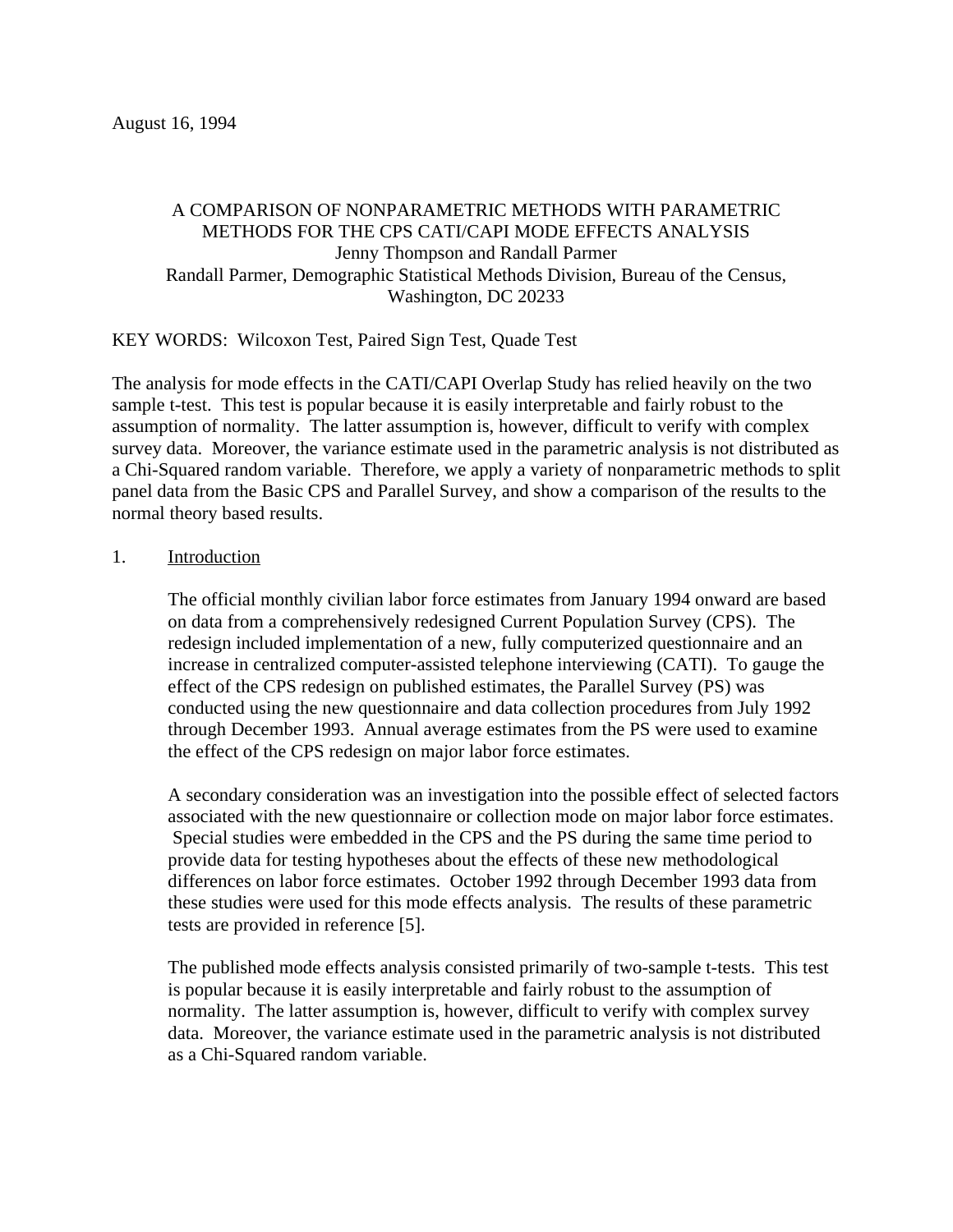Nonparametric applications for the mode effects analysis were an appropriate compliment to the parametric analysis. The purpose of the special mode effects analysis studies was to examine **contrasts** in estimates between split panels. The statistics of interest were the estimated **differences** in split panel estimates, rather than the point estimates for each panel. In fact, the intrinsic value of the panel estimates was debatable, given that the analysis used sub-national statistics. Because no meaning per se was attributed to the value of the panel estimates, binomial type and rank-based analysis were logical extensions. From a mathematical perspective, analysis lost little by using distribution-free techniques. When the normality assumption is in doubt, nonparametric tests are more powerful than their parametric counterparts. A few examples:

- 1) In a two-sample analysis, the "Asymtotic Relative Efficiency (A.R.E.) of the Mann-Whitney test is never too bad when compared with the two-sample t test, the parametric counterpart. And yet the contrary is not true; the A.R.E of the t test compared to the Mann-Whitney test may be as small as zero, or 'infinitely bad'" ([1], p. 215);
- 2) The A.R.E of the Wilcoxon Signed Rank test or the Quade test relative to the paired data t test is "never less than 0.864" ([1], p. 291), under certain restrictions;

The nonparametric techniques are often effective even if the data are normally distributed. For normally distributed data, the A.R.E. of the nonparametric paired data techniques relative to the paired data t test is 0.955. Nothing is lost if the data are uniformly distributed: the comparative A.R.E is 1.0.

We applied four nonparametric tests to split panel data: the Mann-Whitney Wilcoxon, the Paired Sign Test, the Wilcoxon Signed Rank Test, and the Quade Test. Comparisons of the Mann-Whitney Wilcoxon results to the published normal theory results are provided. Appendix One contains descriptions of the four nonparametric tests and their applications. All tests were performed on monthly data, from October 1992 through December 1993. March 1993 data was excluded from the analysis, because one of the CATI facilities was shut down during interview week due to a blizzard. In addition to testing the monthly data, we tested fourteen month averages (see the second appendix and [3]).

- 2. Hypotheses
- 2.1 Description of Split Panel Data

In both the CPS and the PS, the Census Bureau designated selected Primary Sampling Units (PSUs) as "CATI-eligible." Sample within these PSUs was randomly split into two representative panels: a CATI-eligible panel, and a non-CATI panel. Households in the CATI panel were eligible for CATI interviewing after the initial personal visit interviews, provided that the respondents had a telephone, spoke English or Spanish, and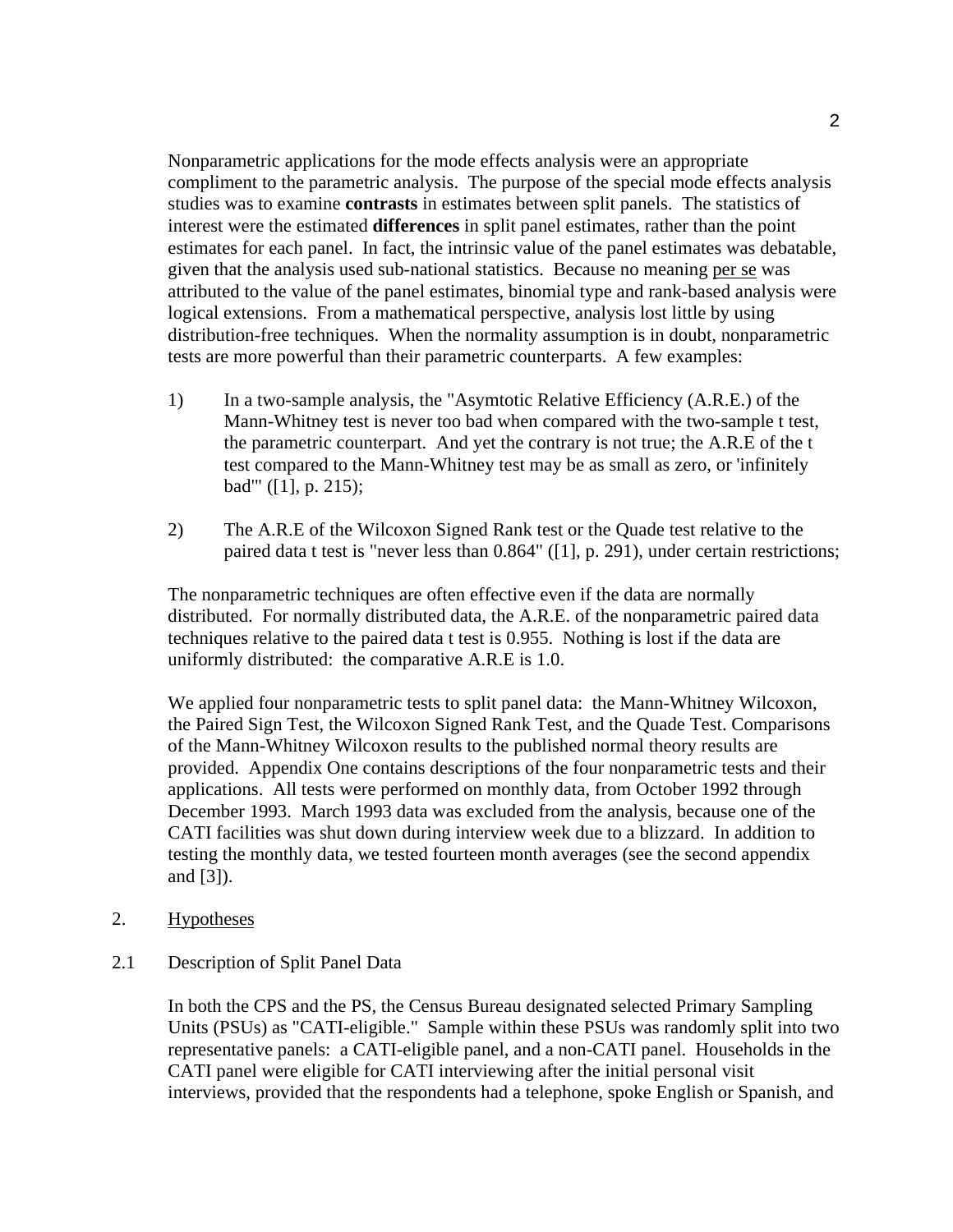agreed to telephone interviews in subsequent months. Consequently, not all households in the CATI panel were interviewed from a centralized telephone facility. All households in the non-CATI panel were designated as ineligible for CATI interviewing, regardless of whether they met the above criteria.

The set of CATI-Eligible PSUs differed by survey. In addition, the hypotheses tested by each split panel differed. The CPS split panel data was used to test for a combined centralized and computer-assisted telephone interviewing effect. CPS CATI interviews were conducted with a fully computerized version of the old pencil-and-paper questionnaire, and the computerized version of the questionnaire had a slightly modified wording of the lead-in question to the labor force question. It was therefore impossible to distinguish whether a difference in unemployment rate between split panels was due to centralization, computer-assisted interviewing, or the slightly modified questionnaire. Parametric results from the CPS study are provided in [5] and [6]. The PS split panel data was used to test for a centralized telephone interviewing effect. All of the PS data were collected using computer-assisted interviewing, with the redesigned CPS questionnaire. Parametric results from the PS study are provided in [5]. Unfortunately, the split panel design for the PS did not permit a nonparametric analysis: only one tenth of the PS CATI eligible areas was designated for the non-CATI panel.

The split panel data from the intersection of the CPS and the PS CATI-eligible areas was used to test for a third effect: the effect of the new questionnaire, given centralized telephone interviewing. In this case, estimates from the PS CATI panel were compared to estimates for the CPS CATI panel in the common areas. The "treatment" examined was the questionnaire: the PS data used the fully automated redesigned questionnaire; the CPS data used the old pencil-and-paper questionnaire, which was automated for CATI. Parametric results for the common PSU tests are provided in [6].

Further details of test hypotheses and split panel design and limitations are provided in [6]. A direct comparison of the two surveys' designs is provided in *Appendix Three.*

2.2 Application of Nonparametric Tests to Split Panel Data

## 2.2.1 Estimates

We calculated two estimates for each PSU for each hypothesis: one estimate for the "treatment" panel, the other for the control panel. For the CPS data, the treatment panel was the CATI panel; the control panel was the non-CATI panel. For the Common CATI-Eligible PSU data, the treatment panel was the PS CATI panel; the control panel was the CPS CATI panel. PSU/panel estimates are "unbiased," i.e. baseweighted, with a weighting control factor (to adjust for subsampling in the field), and an adjustment for probability of being in the particular panel. Because first and fifth month CPS and PS interviews were never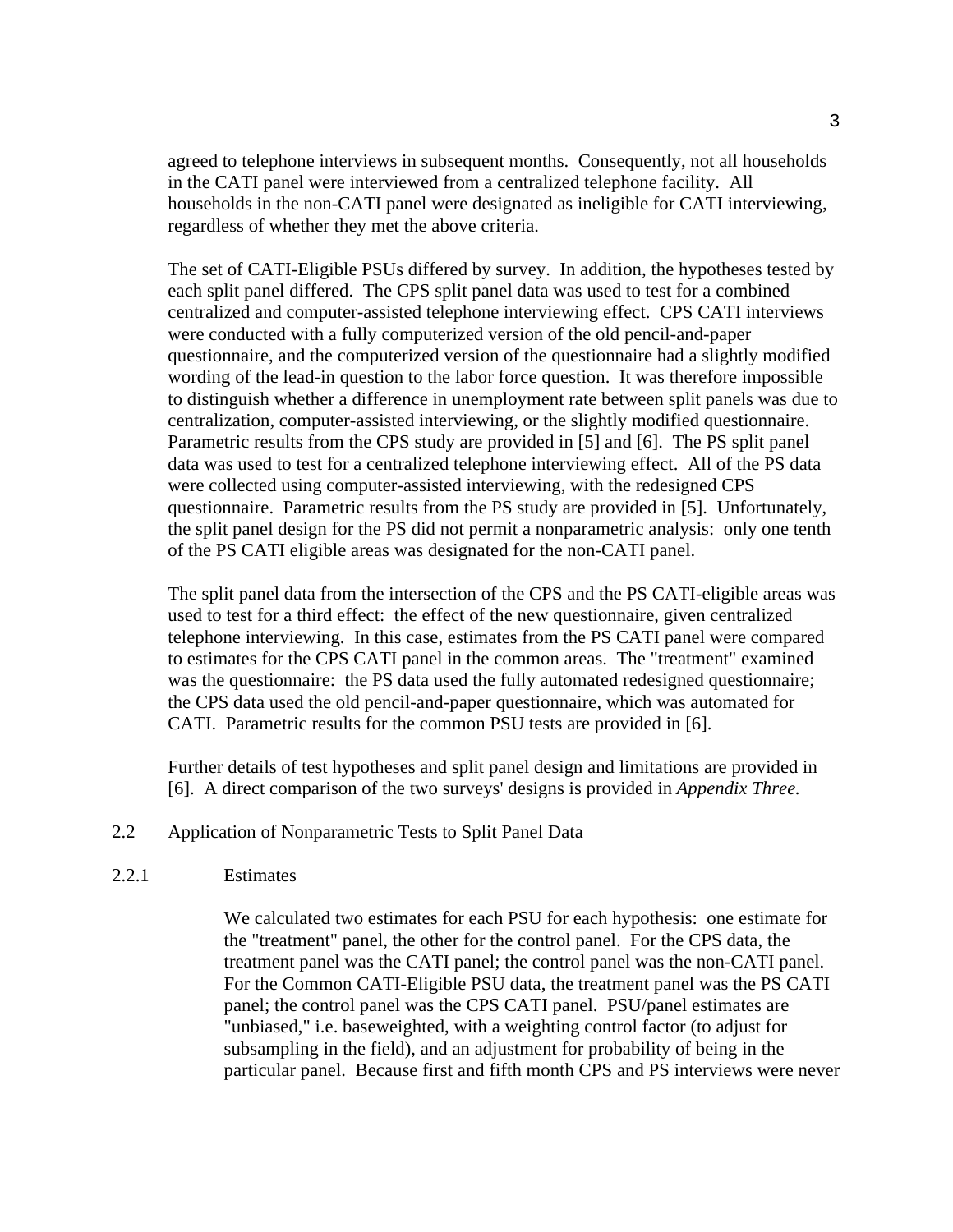conducted from a CATI facility, the data from these months of interview were excluded from the panel estimates for testing these hypotheses.

Prior to applying any nonparametric tests to the split panel data, we checked the unweighted PSU sample sizes in the split panels using a fourteen month average of data. The sample size consideration forced us to exclude the PS split panel data from our analysis: several PS CATI Eligible PSUs had non-CATI panel estimates based on one or two observations. We decided that the other two sets of data had adequate PSU/panel sample sizes to pursue this analysis despite the following:

- Three of the CPS CATI Eligible PSUs had an average test panel sample size of less than 10 eligible persons;
- Two of the Common CATI Eligible PSUs had an average control panel sample size of less than 10 eligible persons.

Including these small PSUs in our analysis had potentially detrimental ramifications. Fortunately, in practice the small PSU/panel rates were almost invariably missing values in the tests of monthly data, and the PSUs' differences were not included in the tests. However, the effect of the small PSU/panel estimates did come into play when testing fourteen month averages. See section 2.2.3.3.

Generally, the number of CPS CATI Eligible PSUs was adequate for the analysis: seventy-five PSUs are included in the fourteen month average. The number CPS CATI Eligible PSUs each month ranged from a minimum of sixty-four PSUs to a maximum of seventy-two. Moreover, the sample sizes in the two panels in the CPS CATI Eligible PSUs are fairly equitable. In contrast, the sample of Common CATI Eligible PSUs was "borderline" adequate for the analysis: fiftytwo PSUs are included in the fourteen month average. The number of Common CATI PSUs each month ranged from a minimum of forty-two to a maximum of fifty-one. In addition, the sample size in the CPS CATI panel was approximately four times larger than the PS CATI panel sample in any given PSU, and so the two panel's estimates did not have comparable reliability.

Using PSU/panel estimates of levels would have weighted the analysis too heavily towards observations from the larger PSUs. Instead, we considered three different rates: Unemployment Rate, Employment to Population Ratio, and Civilian Labor Force (CLF) Participation Rate. Descriptions of these rates are provided in [7]. These three rates are the major labor force characteristics estimated monthly by the CPS.

2.2.2 Assumption Validation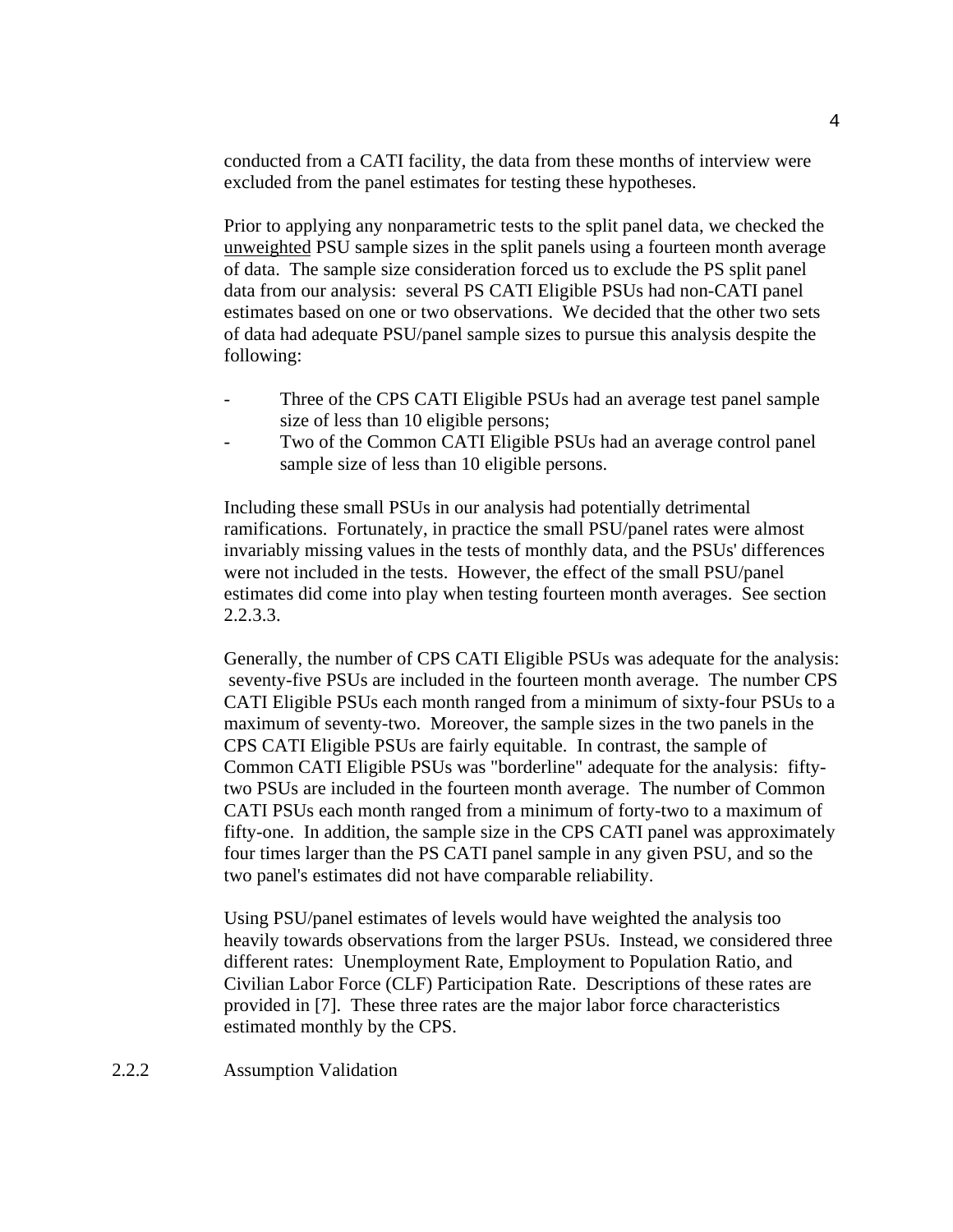Descriptions of each test, along with required assumptions, are provided in Appendix One.

To determine the alternative for the Mann-Whitney tests, we plotted the empirical CDF of both panels for all three statistics within the hypothesis data set. If they had the same shape, or roughly the same shape, then we used a location shift alternative. For example, a location shift alternative is appropriate for testing the difference in CDF by panel of unemployment rate in CPS CATI PSUs, as demonstrated by Figure 1 below. If the two CDFs did not appear to have the same shape, we used the simplified hypothesis specified in Appendix One.



## **Figure 1**: **CDF for Unemployment Rate - CPS CATI Eligible PSUs**

Empirical CDF plots for all Mann-Whitney tests are provided in Appendix Two.

The Paired Sign Test assumption of independence was easily met, since the PSUs are by definition mutually independent.

We used stem-and-leaf plots of the paired PSU differences to verify the symmetry assumption for the Wilcoxon Signed Rank test. The assumption of mutual independence holds for the same reason as the Paired Sign Test. We assumed that the split panel differences within PSU have the same median, since the panels are each a random sample from the same parent sample. These data do not meet the optional assumption of constituting a random sample: all PSUs were **nonrandomly** chosen for CATI eligibility, to meet specific workload criteria.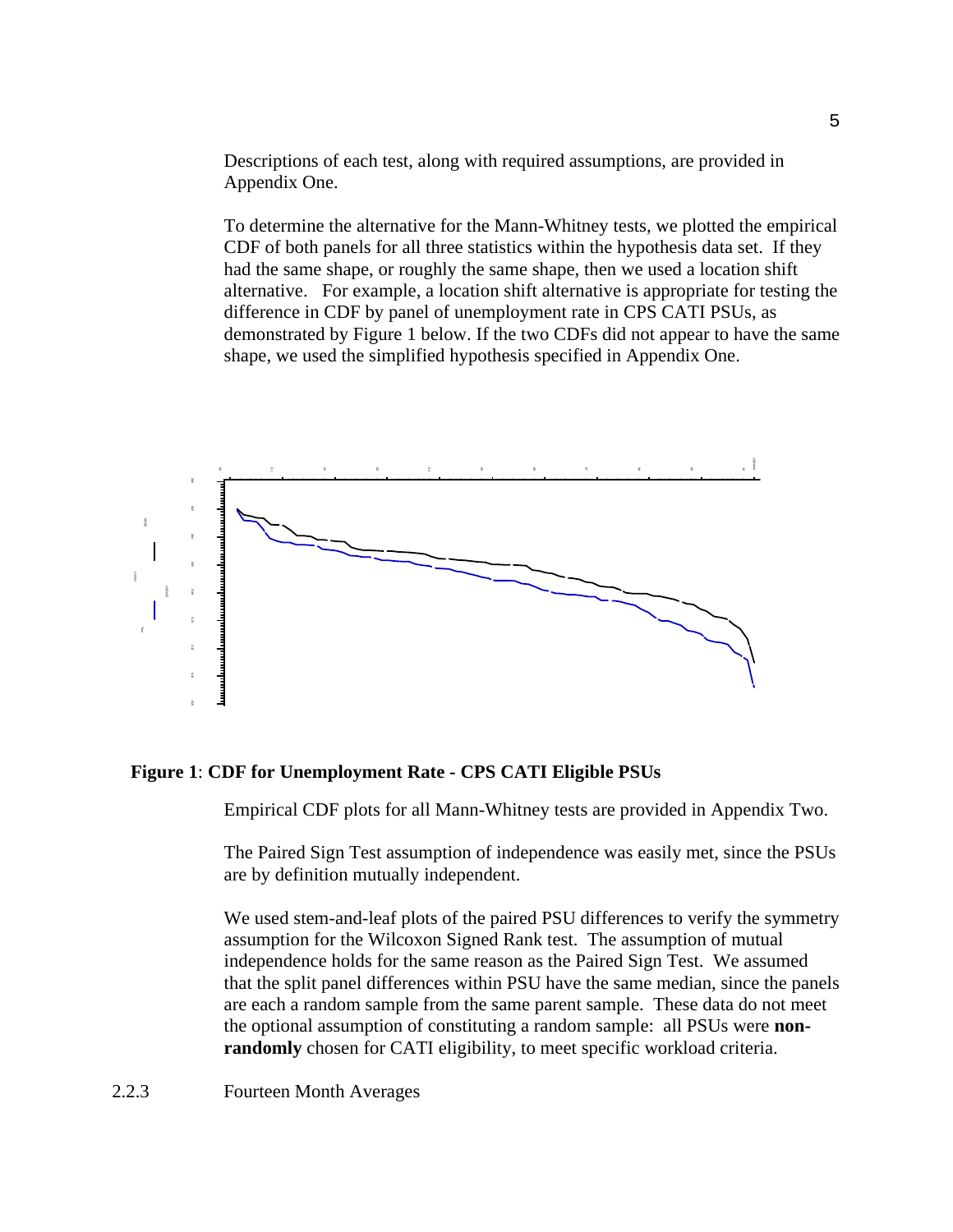Each fourteen month average rate is actually the ratio of two averaged estimated levels. For example, the fourteen month average unemployment rate used would be the ratio of the fourteen month averaged estimated unemployment level divided by the fourteen month averaged estimated Civilian Labor Force (CLF) level. In other words, our statistics are not the average of the fourteen individual rates for a PSU/panel.

Each PSU/panel averaged estimate is defined as the sum of the weighted PSU/panel estimated level for each PSU's panel divided by the total months that the PSU was included in our study. The denominator could therefore be any value ranging from one to fourteen, although it was generally fourteen.

2.2.3.1 Background for Averaging Methodology

When originally planning the fourteen month nonparametric analysis, we were unsure whether we should use simple arithmetic means or incorporate previous knowledge of the statistics' autocorrelations into the fourteen month averages. To make a determination, we calculated quarterly, semi-annual, and annual estimates for four statistics using the two different methods, and then compared the variance obtained with these "optimal" factors to the variances obtained with simple arithmetic means.

The problem is best described by a series of equations. The linear program was

$$
\min \text{Var} (\sum a_i X_i)
$$
  
st  $\sum a_i = 1$ 

 $a_i$  are the averaging factors  $x_i$  are the estimates for months i, i = 1...n  $Var(X_i) = Var(X)$  for all i

In matrix form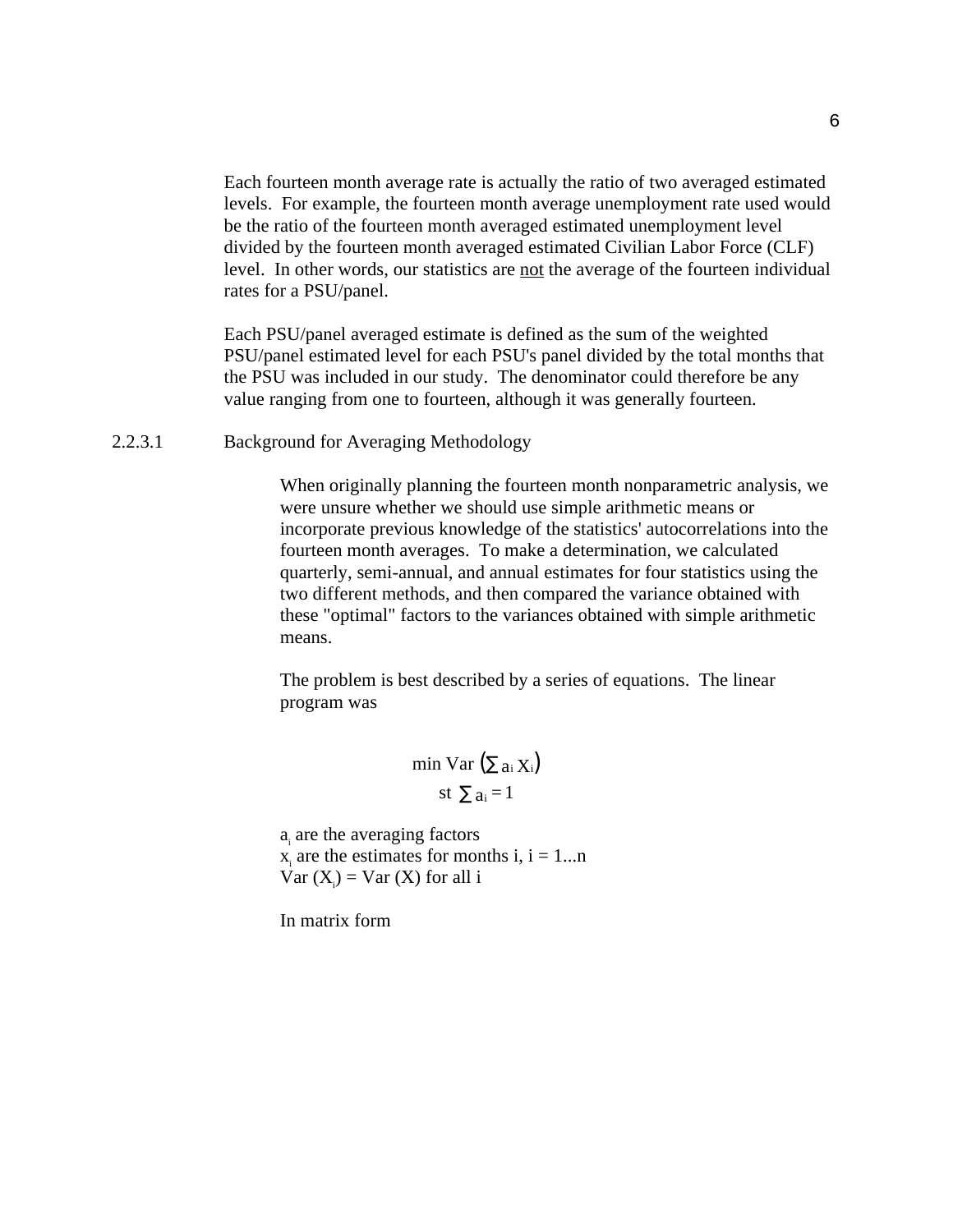Let r be the n x n correlation matrix for <u>X</u>. Assume that  $var(X_i) = var(x)$ for all X<sub>i</sub>, so the correlation matrix is R, where the  $(i,j)^{th}$  element is  $\rho_{i+j}$ .

Thus  $Var(\sum a_i X_i)$  = except for a multiplicative constant  $(Var(X))$  which is ignored without loss of generality.

The system to be solved is

to minimize, take the partial derivative with respect to  $a$ , and set equal to zero.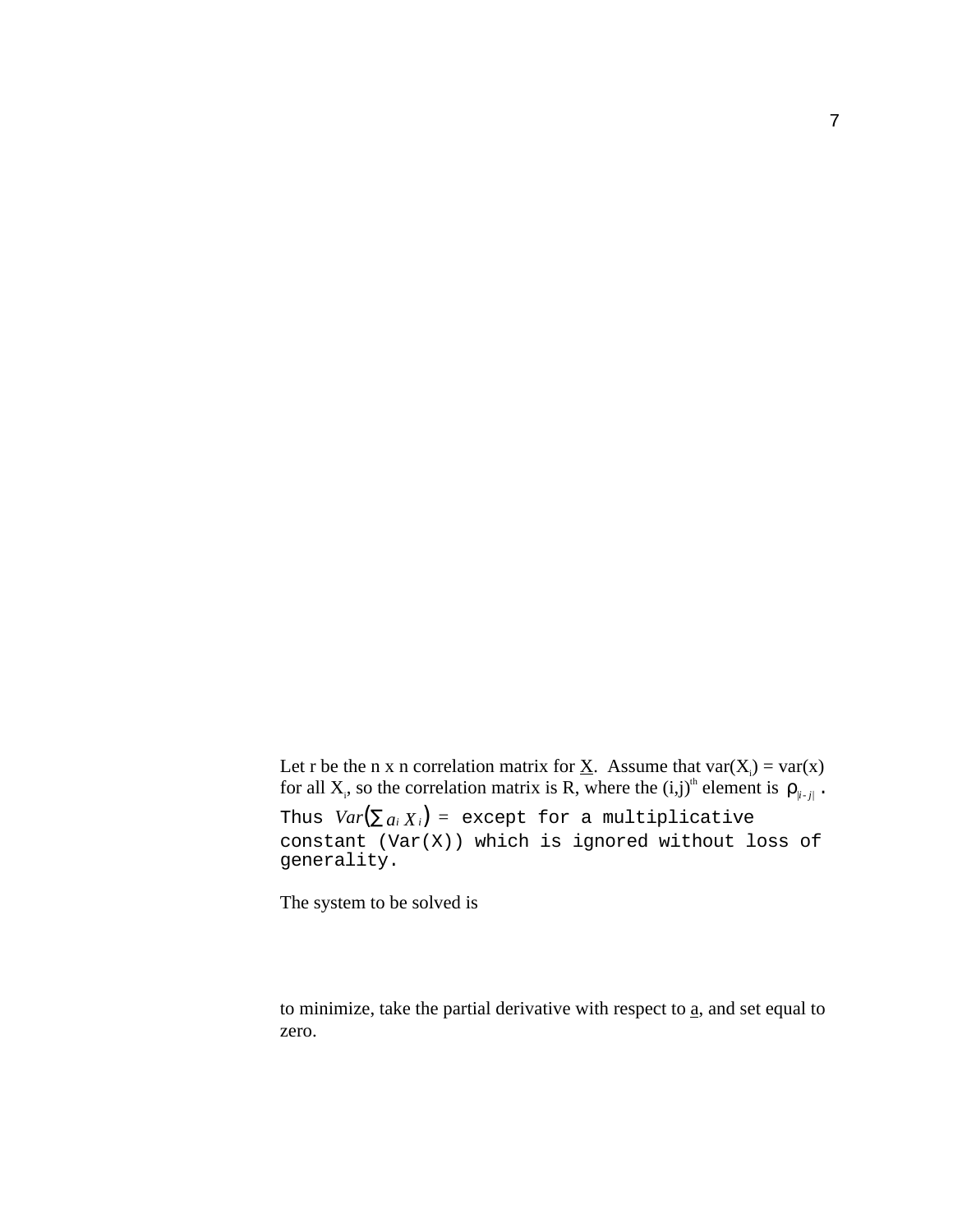$$
\frac{\partial b'R\underline{b}}{\partial \underline{a}} = 2J'RJ \underline{a} + 2J'R\underline{e_n}
$$
  

$$
- J'RJ \underline{a} = -J'R \underline{e_n}
$$
  

$$
- \underline{a} = -(J'RJ)^{-1}JR \underline{e_n}
$$

Note that the second derivative is 2J'RJ which is positive definite for every value at a so this is the minimum. Note also that results obtained using the b defined by this a can be compared with those from the arithmetic mean.

2.2.3.2 Comparisons of Averaging Methodology

We used the replicate correlations from [4] for the R matrix to calculate averaging factors, variances using these factors, and variances calculated using an arithmetic mean for four statistics: total unemployed, total employed, total civilian labor force, and civilian non-institutional 16+ population. We compared the relative efficiency (in terms of variance) of using our "optimal" averaging factors to a simple arithmetic mean for three types of averages: quarterly, semi-annual, and annual.

The gain in variance reduction did not appear to offset the additional coding that these averaging factors would require. On the average, using optimal averaging factors decreased the variance by about one percent for quarterly estimates, four percent for semi-annual estimates, and one percent for annual estimates. Moreover, the nonparametric comparisons used rates rather than levels, and the "beneficial" effect of the averaging factors for a level might not perform in the same way for a rate.

Exact results are provided in [3].

## 2.2.3.3 Interpretation of Fourteen Month Averages

Analysis of fourteen month averages must be taken in conjunction with the monthly results. The paired data techniques are in particular sensitive to sample size. The fourteen month averages include all of the PSU estimates. As an extreme example, a PSU that was only in sample for a month would be included in the test statistic with exactly the same weight as a fourteen month average estimate. A small PSU with an "unusually" high difference would probably have a large rank. If the total number of PSUs is small, as in the case of the Common CATI Eligible PSU analysis, a few such PSU estimated differences may yield a "significant" result for a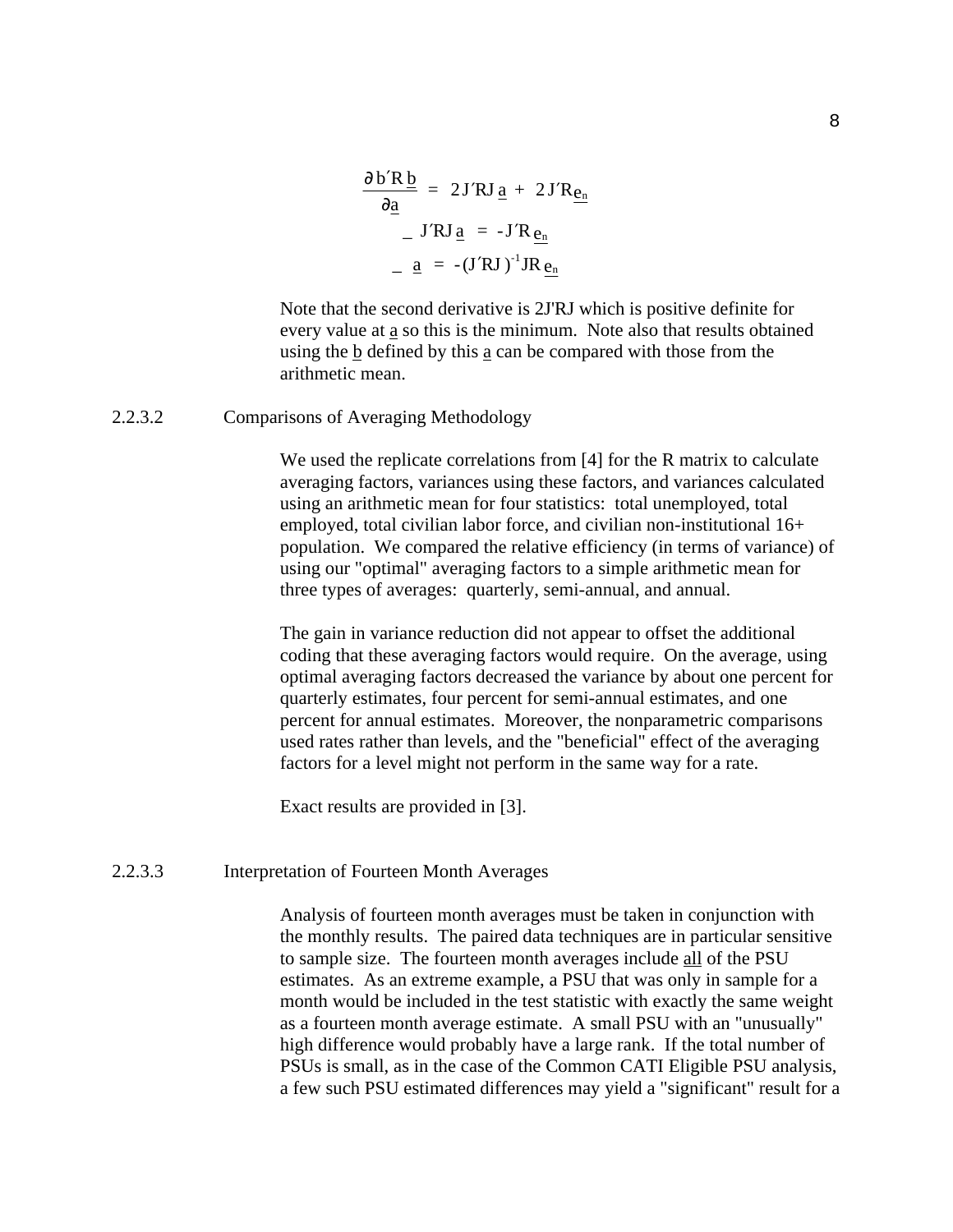fourteen month average, even though the monthly results yielded consistently **non-significant** results.

2.2.4 Two-Sample Tests and Paired Data Tests

Split panel data can be examined in two ways: as two independent samples, or as a sample of paired differences. The two-sample analysis compares the difference in expected value between two distributions. This interpretation is particularly convenient for a parametric analysis of complex survey data, since it requires only two estimates of variance: one per panel.

There are analytical disadvantages of pooling the data within each panel, however. Each PSU in a complex survey design represents a particular stratum, and the set of PSUs under consideration are not homogeneous. In addition, pooling the observations in a panel could conceal a true effect. Consider this hypothetical data set:

| PSU | <b>Test Panel</b><br>Employed | <b>Test Panel</b><br>Population | <b>Test</b><br>Rate | Control Panel<br>Emploved | Control Panel<br>Population | Control<br>Rate | Paired Difference<br>(Test-Control) |
|-----|-------------------------------|---------------------------------|---------------------|---------------------------|-----------------------------|-----------------|-------------------------------------|
|     | 40                            | 80                              | 0.500               | <b>20</b>                 | 80                          | 0.250           | 0.250                               |
| 2   | 60                            | 160                             | 0.375               | <b>40</b>                 | 160                         | 0.250           | 0.125                               |
| 3   | 80                            | 240                             | 0.333               | 60                        | 240                         | 0.250           | 0.083                               |
| 4   |                               | 90                              | 0.100               | -10                       | 90                          | 0.000           | 0.100                               |
| 5   | 11.5                          | 230                             | 0.050               | 80.5                      | 230                         | 0.350           | $-0.300$                            |

Because both panels have the same sample mean ( $\approx$  .25), the test statistic for the two-sample t-test is zero, and one would conclude that the there was no effect present. However, a consideration of the paired differences might provide some evidence to the contrary, since the mean of the paired differences ( $\approx 0.052$ ) is greater than zero.

## 2.2.5 One-Sided Tests

Because we had prior knowledge of the direction of the expected differences, we used one-sided tests for the Paired Sign Test and for the Wilcoxon Signed Rank test. The CATI Phase-In Study described in [6] had repeatedly shown a positive effect on the unemployment rate, i.e. including CATI interviewing yielded a higher unemployment rate. As described in [7] and [8], the new questionnaire had been designed to improve major labor force characteristic estimates, and we therefore expected larger unemployment rates, employment to population ratios, and CLF Participation Rates for the treatment panels.

3. Results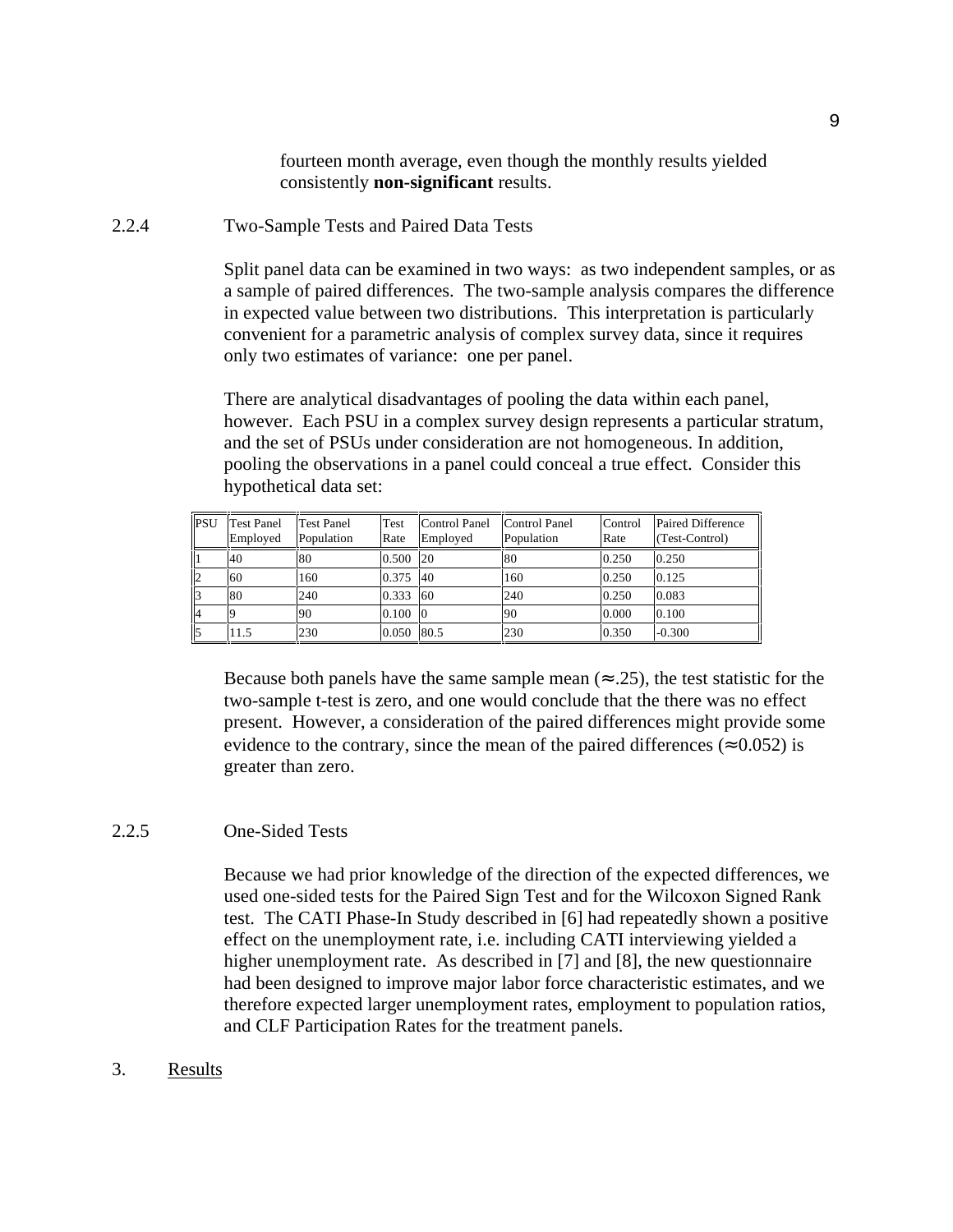Results are discussed by hypothesis. Boldfaced values are significant at  $\alpha$ =0.10. An asterisk indicates the test is significant at  $\alpha$ =0.05.

- 3.1 Tests for a Combined Centralized and Computer-Assisted Telephone Interviewing Effect -- CPS CATI-Eligible PSU Split Panel Data
- 3.1.1 Unemployment Rate

Table One summarizes the nonparametric test results for unemployment rates using fourteen month averages.

| 1 From the couple $(10/2)$ and $(0/2)$ and $(0/2)$ $(0/2)$ |                       |              |            |  |
|------------------------------------------------------------|-----------------------|--------------|------------|--|
|                                                            | Test                  | Type of Test | P-Value    |  |
| Two Sample                                                 | Two-Sample T-Test     | Two-Sided    | $0.0000*$  |  |
| Two Sample                                                 | Mann-Whitney Wilcoxon | Two-Sided    | $0.013*$   |  |
| Paired Data                                                | Paired Sign Test      | One-Sided    | $0.0001 *$ |  |
| Paired Data                                                | Wilcoxon Signed Rank  | One-Sided    | $0.0000*$  |  |
| Paired Data                                                | <b>Ouade Test</b>     | Two-Sided    | $0.0000*$  |  |

**Table One: Unemployment Rate -- CPS CATI Eligible PSUs 14 Month Average (10/92 through 12/93, excluding 3/93)**

As seen in Figure 1 (2.2.2), the location shift alternative is appropriate for the Mann-Whitney test. This test reinforces the twosample t-test results. In fact, the PSU/panel unemployment rates tested as normally distributed, and so the two-sample results are consistent: the Mann-Whitney rejects the hypothesis of no difference in distribution function, but the significance level is not nearly as high. Note the consistency between the t-test and





Mann-Whitney test results in the monthly p-value plots provided in Figure 2.

The results of the paired data tests provide more evidence for a combined centralization and computer-assisted interviewing effect on unemployment rate. First, the paired sign test, generally not a very powerful test, has a highly significant p-value even for a one-sided test. The other, more powerful paired data tests have even smaller p-values. Finally, the p-value plots for the paired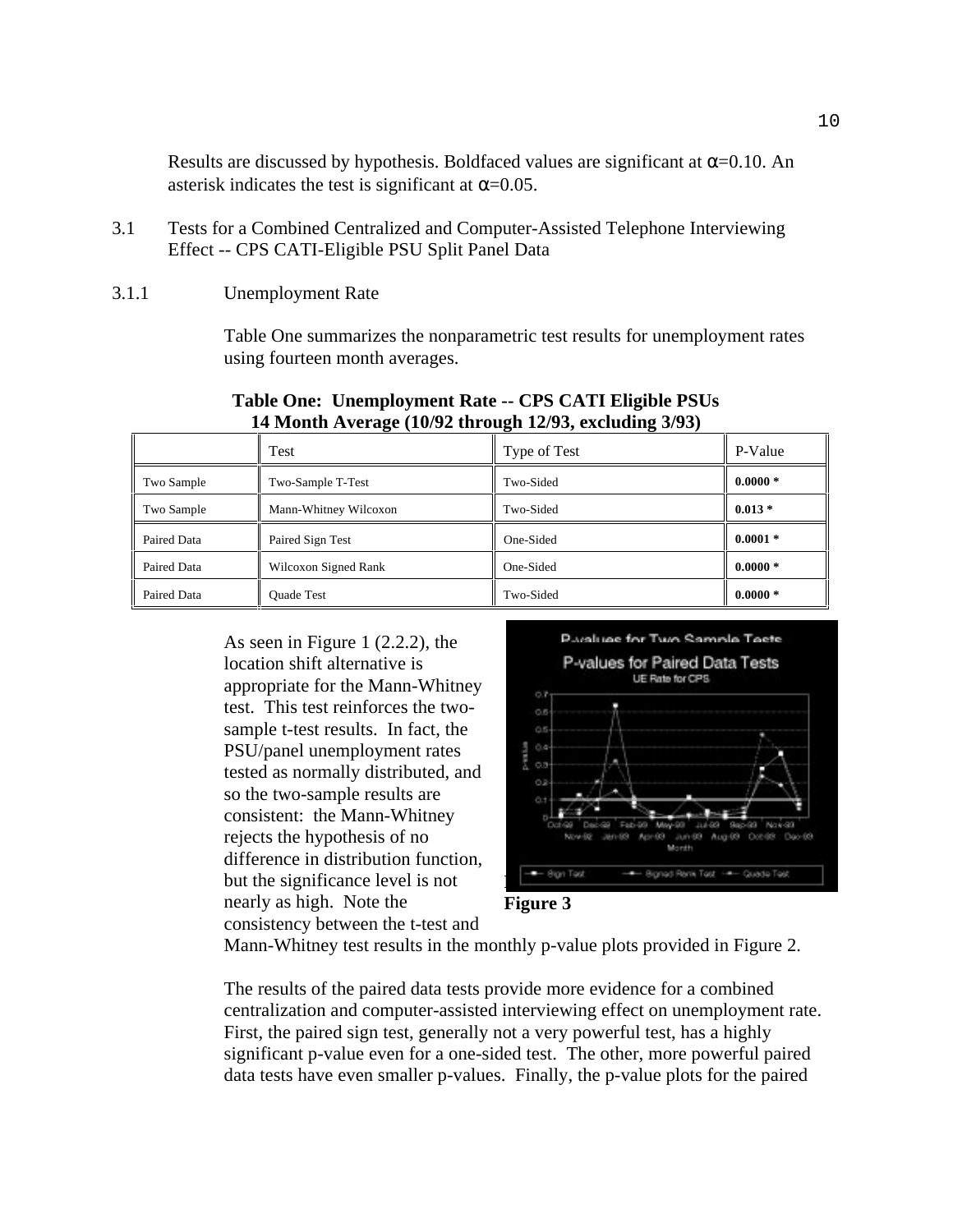data unemployment rate tests reinforce the results. Figure 3 contains the p-value plots for these tests.

3.1.2 Employment to Population Ratio

Table Two summarizes the nonparametric test results for employment to population ratio using fourteen month averages. These tests did not provide any evidence of a combined centralization and computer-assisted interviewing effect for this statistic.

# **Table Two: Employment to Population Ratio -- CPS CATI Eligible PSUs**







The monthly p-value plots presented in Figures 4 and 5 do not present any evidence of a combined centralized and computer assisted interviewing effect for monthly tests of employment to population ratios.

## **Figure 4**

3.1.1 CLF Participation Rate

Table Three summarizes the

nonparametric test results for CLF participation rates using fourteen month averages. A priori, we expected a **positive** effect on the CLF participation rate for this hypothesis. There is strong evidence from this study and from the study presented in [6] of a positive effect on the unemployment rate, and no evidence of an effect on the employment to population ratio. Because the CLF participation rate is a linear combination of these two statistics, we expected an overall positive effect when centralized and computer-assisted interviewing was included.

## **Table Three: CLF Participation Rate -- CPS CATI Eligible PSUs 14 Month Average (10/92 through 12/93, excluding 3/93)**

| $\sim$<br>$\sim$<br>Test<br>Test<br>Value<br>V <sub>0</sub><br>Ωt |
|-------------------------------------------------------------------|
|-------------------------------------------------------------------|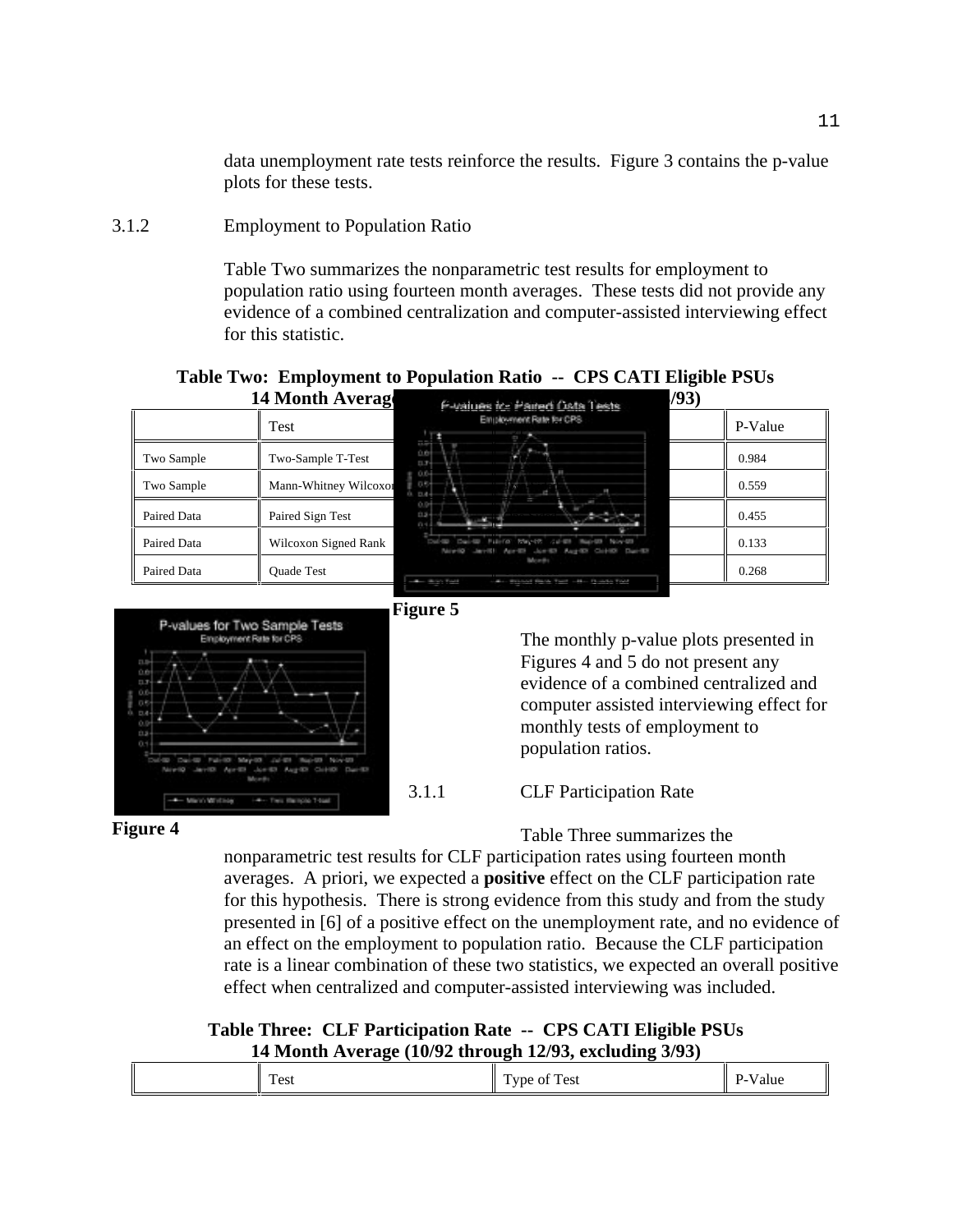| Two Sample  | Two-Sample T-Test     | Two-Sided | 0.197    |
|-------------|-----------------------|-----------|----------|
| Two Sample  | Mann-Whitney Wilcoxon | Two-Sided | 0.167    |
| Paired Data | Paired Sign Test      | One-Sided | $0.016*$ |
| Paired Data | Wilcoxon Signed Rank  | One-Sided | $0.003*$ |
| Paired Data | <b>Ouade Test</b>     | Two-Sided | $0.006*$ |

Both two-sample tests using the fourteen month average present very consistent results. Both would have p-values slightly smaller than 0.10 for a **one-sided** test, assuming that CLF participation rate increased when CATI interviewing was included, thus showing very preliminary evidence of such an effect. The CDF plots presented in Figure Three of Appendix Two reinforce





the Mann-Whitney conclusion: if the two distributions are located differently, it is difficult to detect.



**Figure 6**

On the other hand, the paired data tests all reject the null hypothesis, with fairly small p-values. The p-value for the paired sign test using the fourteen month average is very small, and can even be rejected (at  $\alpha$ =0.05) for a two-sided test. This conclusion is neither proved nor disproved by the monthly

> p-value plot presented in Figure 7: this plot contains several large pvalues for the paired sign tests. But obviously, this is not a very powerful test.

Both the fourteen month average

and the monthly p-value plot for the Wilcoxon Signed Rank test provide evidence of a monthly effect for CLF participation rate. All of the assumptions (including symmetry) have been validated for this test, so the interpretation is straightforward. Again, the p-value is small enough that the test would be highly significant even for a two-sided test, as indeed it is in the Quade test.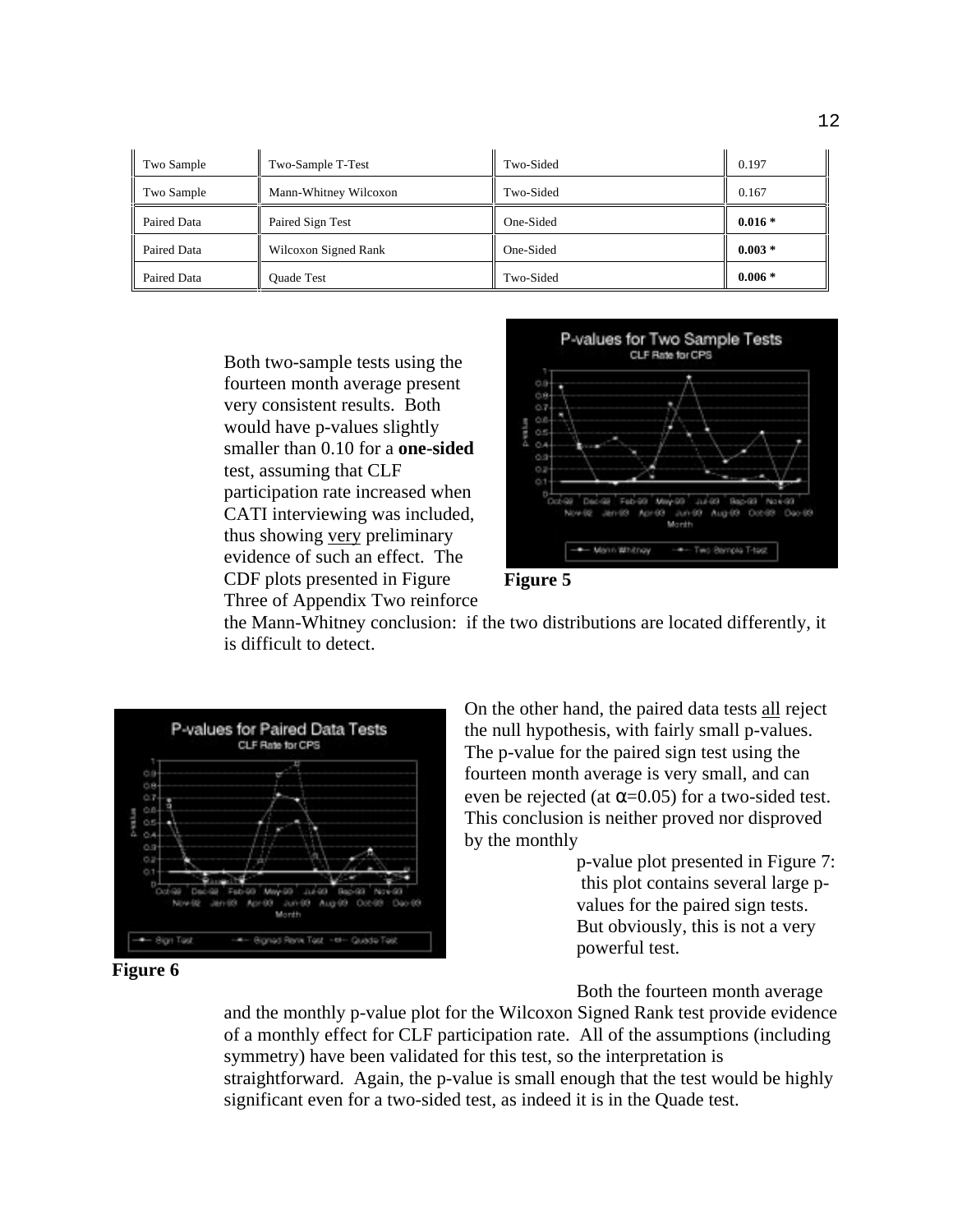- 3.2 Test For a New Questionnaire, Given Centralized Telephone Interviewing Effect -- Common CATI PSUs' Data
- 3.2.1 Unemployment Rate

Table Four summarizes the nonparametric test results for a fourteen month average using unemployment rates.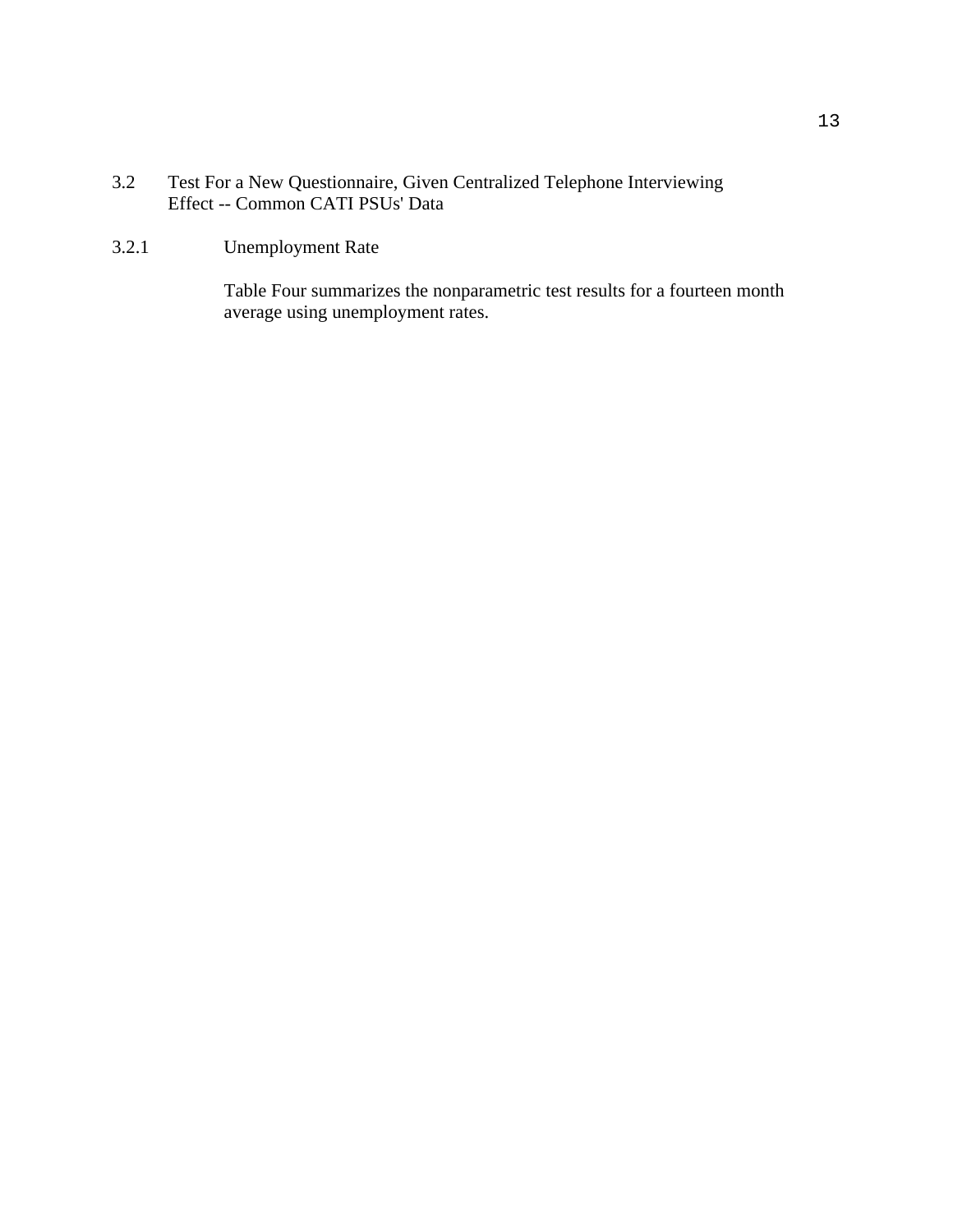|             | Test                  | Type of Test | P-Value   |
|-------------|-----------------------|--------------|-----------|
| Two Sample  | Two-Sample T-Test     | Two-Sided    | 0.440     |
| Two Sample  | Mann-Whitney Wilcoxon | Two-Sided    | 0.354     |
| Paired Data | Paired Sign Test      | One-Sided    | 0.064     |
| Paired Data | Wilcoxon Signed Rank  | One-Sided    | $0.038 *$ |
| Paired Data | <b>Ouade Test</b>     | Two-Sided    | 0.075     |

**Table Four: Unemployment Rate -- Common CATI PSUs 14 Month Average (10/92 through 12/93, excluding 3/93)**

Neither of the two-sample tests provided evidence of a new questionnaire effect, given CATI, for unemployment rate. On the surface, the paired data tests using fourteen month averages provide evidence of this effect. Further exploration does not reinforce this conclusion. No such trend is demonstrated in the monthly pvalue plots for paired data tests presented in Figure 8. In fact, the plots show the reverse: in all three tests, the null hypothesis is



**Figure 7**

rejected in **one** of fourteen months, fewer times than would be expected.

The "significant" paired data results for a fourteen month average are easily explained. The paired sign test result is unconvincing to begin with: this test would **not** reject for a two-sided test. The other paired data test results are explained by the effect of a small sample of PSUs described in section 2.2.3.3. With a sample of 52 PSUs, the Wilcoxon Signed Rank test will reject a one-sided test if only the **eight** highest ranked differences are positive. In other words, this test will reject if ranks 45 through 52 are positive differences and if ranks 1 through 44 are non-positive. This event did not occur with the monthly data. However, with the fourteen month averages, the few small PSUs that had outlier positive difference are ranked along with the rest of the aggregated data, and the outcome is seen in Table Four.

Thus, we fail to find any convincing evidence of a new questionnaire, given centralized telephone interviewing, effect for unemployment rate.

3.2.2 Employment to Population Ratio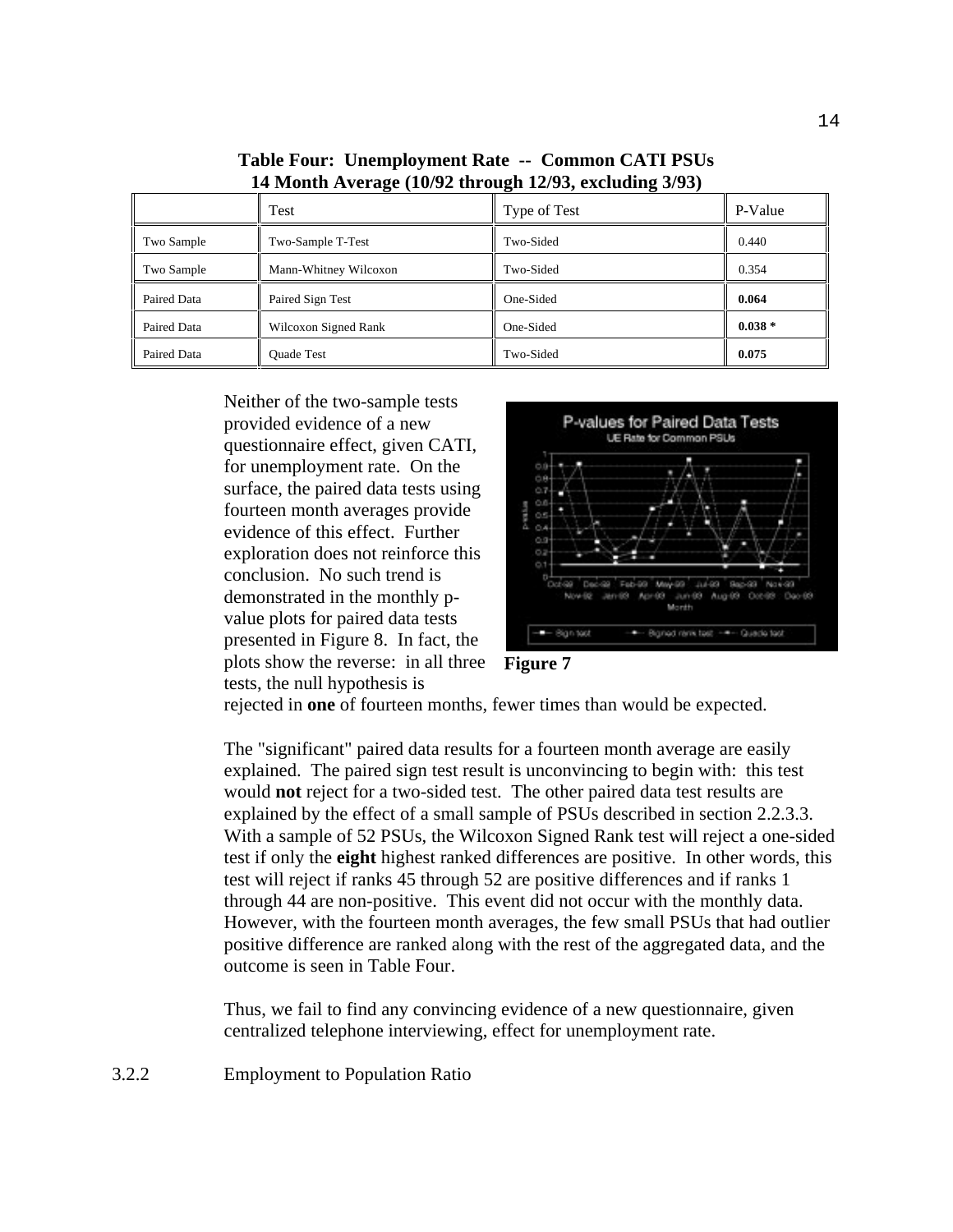Table Five summarizes the nonparametric test results for a fourteen month average using employment to population ratio. These tests did not find any evidence of a new questionnaire, given a computer-assisted interviewing effect for this statistic. The monthly results did not give any indication of such an effect for this statistic.

|             | Test                  | Type of Test | P-Value |
|-------------|-----------------------|--------------|---------|
| Two Sample  | Two-Sample T-Test     | Two-Sided    | 0.839   |
| Two Sample  | Mann-Whitney Wilcoxon | Two-Sided    | 0.848   |
| Paired Data | Paired Sign Test      | One-Sided    | 0.661   |
| Paired Data | Wilcoxon Signed Rank  | One-Sided    | 0.717   |
| Paired Data | <b>Ouade Test</b>     | Two-Sided    | 0.571   |

**Table Five: Employment to Population Ratio -- Common CATI PSUs 14 Month Average (10/92 through 12/93, excluding 3/93)**

## 3.2.3 CLF Participation Rate

Table Six summarizes the nonparametric test results for a fourteen month average using the CLF participation rate. These tests did not find any evidence of a new questionnaire, given computer-assisted interviewing effect for this statistic. The monthly results did not give any indication of such an effect for this statistic.

| Table Six: CLF Participation Rate -- Common PSUs       |
|--------------------------------------------------------|
| 14 Month Average (10/92 through 12/93, excluding 3/93) |

|             | Test                  | Type of Test | P-Value |
|-------------|-----------------------|--------------|---------|
| Two Sample  | Two-Sample T-Test     | Two-Sided    | 0.730   |
| Two Sample  | Mann-Whitney Wilcoxon | Two-Sided    | 0.951   |
| Paired Data | Paired Sign Test      | One-Sided    | 0.445   |
| Paired Data | Wilcoxon Signed Rank  | One-Sided    | 0.590   |
| Paired Data | <b>Ouade Test</b>     | Two-Sided    | 0.822   |

## 4. Conclusion

Nonparametric analysis for this mode effects study provided new insights into the nature of the examined effects. The tests results reinforced the published parametric CPS CATI Phase-in project results for unemployment rate, unencumbered by unprovable distributional assumptions. Moreover, the test results from the CPS split panel data provided reasonable evidence of a combined centralized and computer-assisted telephone interviewing effect for CLF participation rate.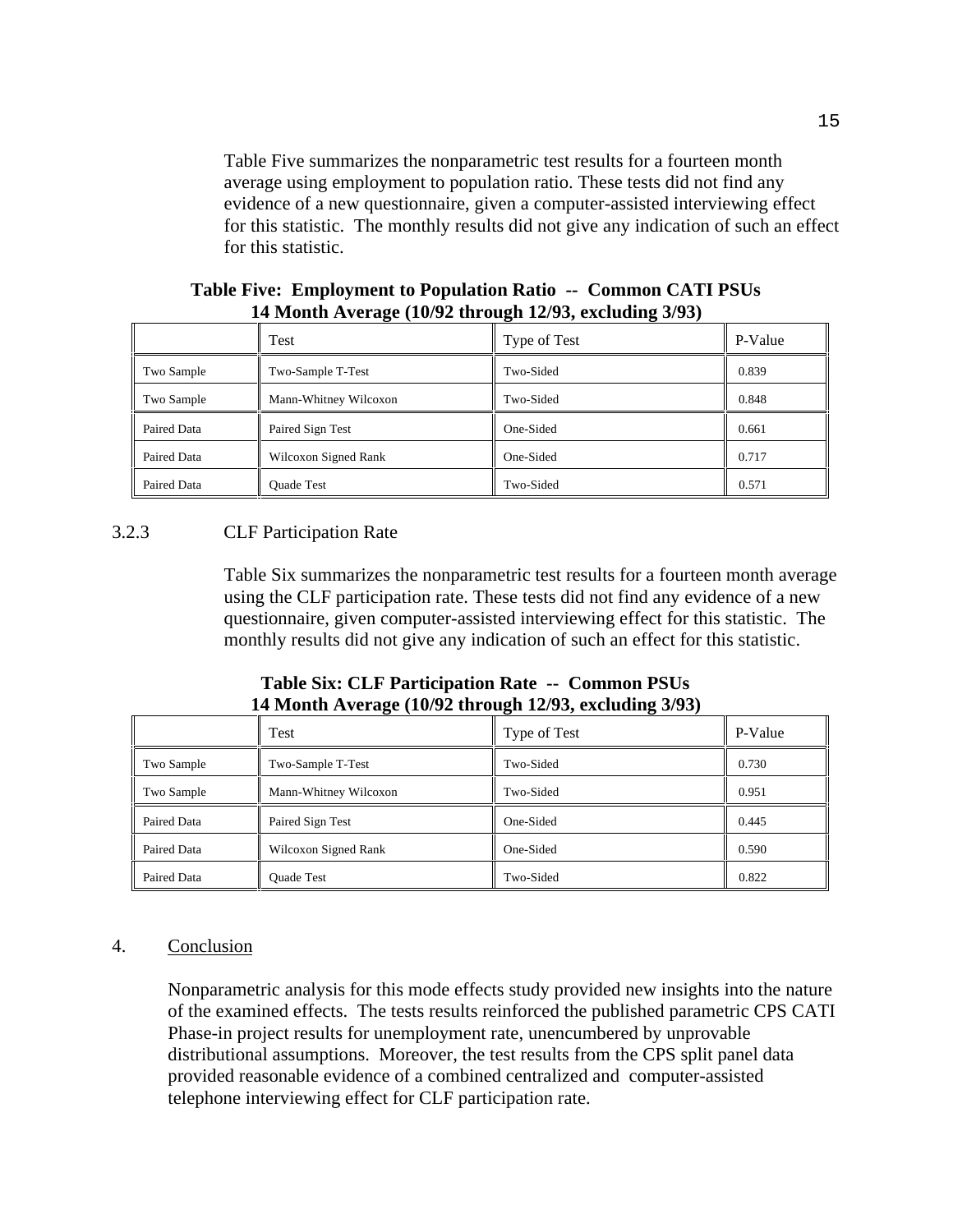The nonparametric analysis of CPS split panel data gave convincing results for two reasons:

- 1) test statistics were based on a large sample of PSUs;
- 2) panel estimates within a PSU had fairly balanced sample sizes.

Unfortunately, the Common CATI PSU analysis had neither a large sample of PSUs nor balanced sample sizes by panel within the PSU. Consequently, the nonparametric analysis failed to provide any more insight into a possible new questionnaire, given CATI effect on major labor force characteristics than the published parametric results provided.

## 5. References

- [1] Conover, W.J. Practical Nonparametric Statistics. New York: John Wiley and Sons, 1980.
- [2] Hogg, Robert V. and Craig, Allen T. Introduction to Mathematical Statistics. New York: Macmillan Publishing Co., 1978.
- [3] Memorandum for documentation from Jenny Seltzer and Robin Fisher, "CATI/CAPI Analysis: Averaging Factors for Nonparametric Analysis (CC\_ALYS-20), July 12, 1993.
- [4] Memorandum for Documentation from Robin Fisher and Richard McGuinness, "Correlations and Adjustment Factors for CPS (VAR80-1)", January 6, 1993
- [5] Thompson, Jenny (1994), Mode Effects Analysis of Labor Force Estimates. *CPS Overlap Analysis Team Technical Report 3*, Bureau of the Census, Washington, D.C.
- [6] Shoemaker, Harland (1993), Results from the Current Population Survey CATI Phase-in Project, *Proceedings of the Section on Survey Research Methods,* American Statistical Association.
- [7] Polivka, Anne E. (1994), Comparison of Labor Force Estimates for the Parallel Survey and the Current CPS, *CPS Overlap Analysis Team Technical Report 1*, Bureau of Labor Statistics, Washington, D.C.
- [8] Rothgeb, Jennifer M. (1994), Revision to the CPS Questionnaire Effect on Data Quality, *CPS Overlap Analysis Team Technical Report 2*, Bureau of the Census, Washington, D.C.

DSMD/CPS/JThompson/npar.doc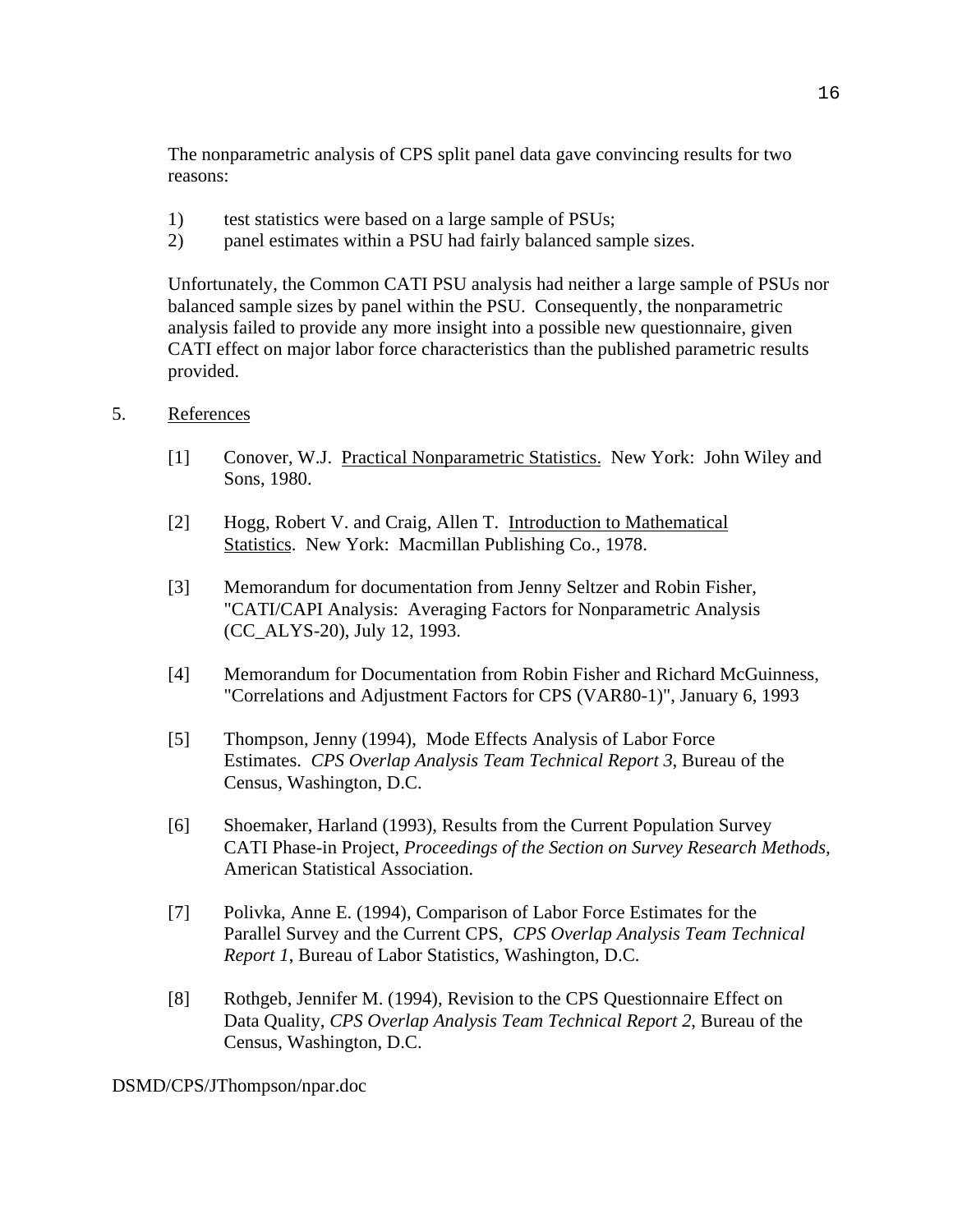## **Appendix One Nonparametric Tests**

## **Mann Whitney Wilcoxon**

| References             | [1], [2]                                                                                                                                                                                                                                      |  |  |
|------------------------|-----------------------------------------------------------------------------------------------------------------------------------------------------------------------------------------------------------------------------------------------|--|--|
| Purpose:               | To detect differences in the distribution functions based on<br>independent random samples from two populations. Under a location<br>shift alternative (see assumption 2), this test is the nonparametric analog<br>to the two-sample t test. |  |  |
| <b>Assumptions: 1.</b> | <b>Independent Random Samples</b><br>The two CDFs are identically shaped. The difference<br>2.<br>between the two is due to a location shift. In other words, $F(X)$ is<br>equal to $G(X+C)$ , where C is a constant.                         |  |  |
| Hypothesis:            | If only the first assumption holds, use                                                                                                                                                                                                       |  |  |
|                        | (1)<br>$H_0$ : $F(X) = G(X)$<br>$H_1: F(X) \neq G(X)$                                                                                                                                                                                         |  |  |
|                        | or equivalently,                                                                                                                                                                                                                              |  |  |
|                        | $H_0$ : $P(X < Y) = 1/2$<br>$H_i$ : $P(X < Y) \neq 1/2$                                                                                                                                                                                       |  |  |
|                        | If assumptions 1 and 2 hold, use                                                                                                                                                                                                              |  |  |
|                        | (2)<br>$H_0$ : $E(X) = E(Y)$<br>$H_1: E(X) \neq E(Y)$                                                                                                                                                                                         |  |  |
| Application:           | Each Mode Effect panel is a random sample of PSUs. The PSU/panel<br>estimates are ranked within panel for analysis.                                                                                                                           |  |  |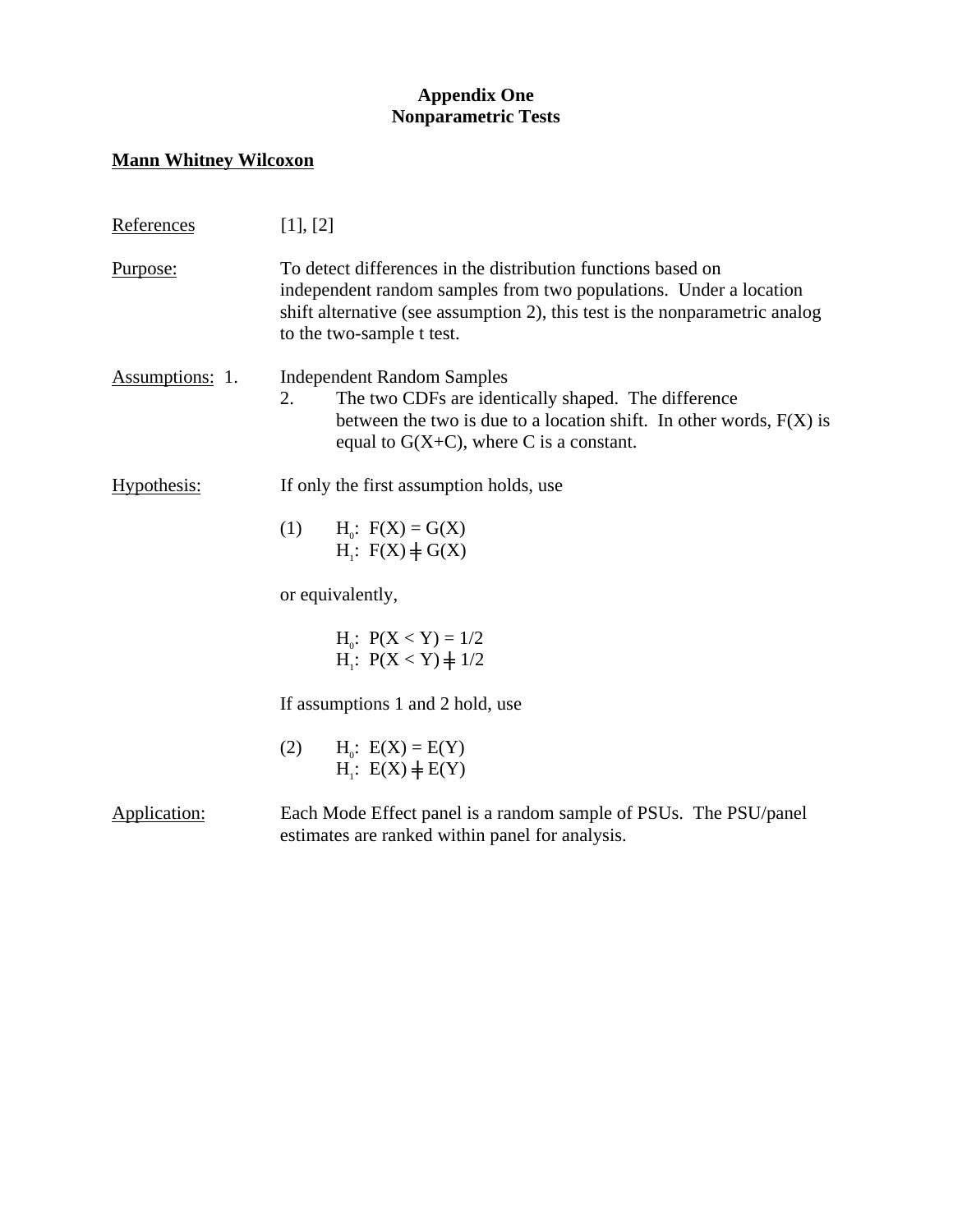# **Paired Sign Test**

| References:            | [1],[2]                                                                                                                                      |  |  |
|------------------------|----------------------------------------------------------------------------------------------------------------------------------------------|--|--|
| <u>Purpose:</u>        | To test whether one random variable in a pair $(X, Y)$ tends to be<br>larger than the other random variable in the pair.                     |  |  |
| <b>Assumptions: 1.</b> | The bivariate random variables $(X_1, Y_1)$ , i=1,2,,n<br>are mutually independent (Note: $X_i$ may or may not be<br>independent of $Y_i$ ). |  |  |
|                        | 2.<br>Each pair $(X_i, Y_i)$ may be evaluated as a +, -, or tie.                                                                             |  |  |
|                        | 3.<br>The pairs $(X_i, Y_i)$ are internally consistent.                                                                                      |  |  |
| Hypothesis:            | $H_0$ : $P(+) \le P(-)$<br>$H_i$ : $P(+) > P(-)$                                                                                             |  |  |
|                        | or equivalently,                                                                                                                             |  |  |
|                        | $H_0: E(X_i) \leq E(Y_i)$<br>$H_i$ : $E(X_i) > E(Y_i)$                                                                                       |  |  |
| Application:           | Each PSU has a paired set -- Test Estimate and Control Estimate                                                                              |  |  |
|                        |                                                                                                                                              |  |  |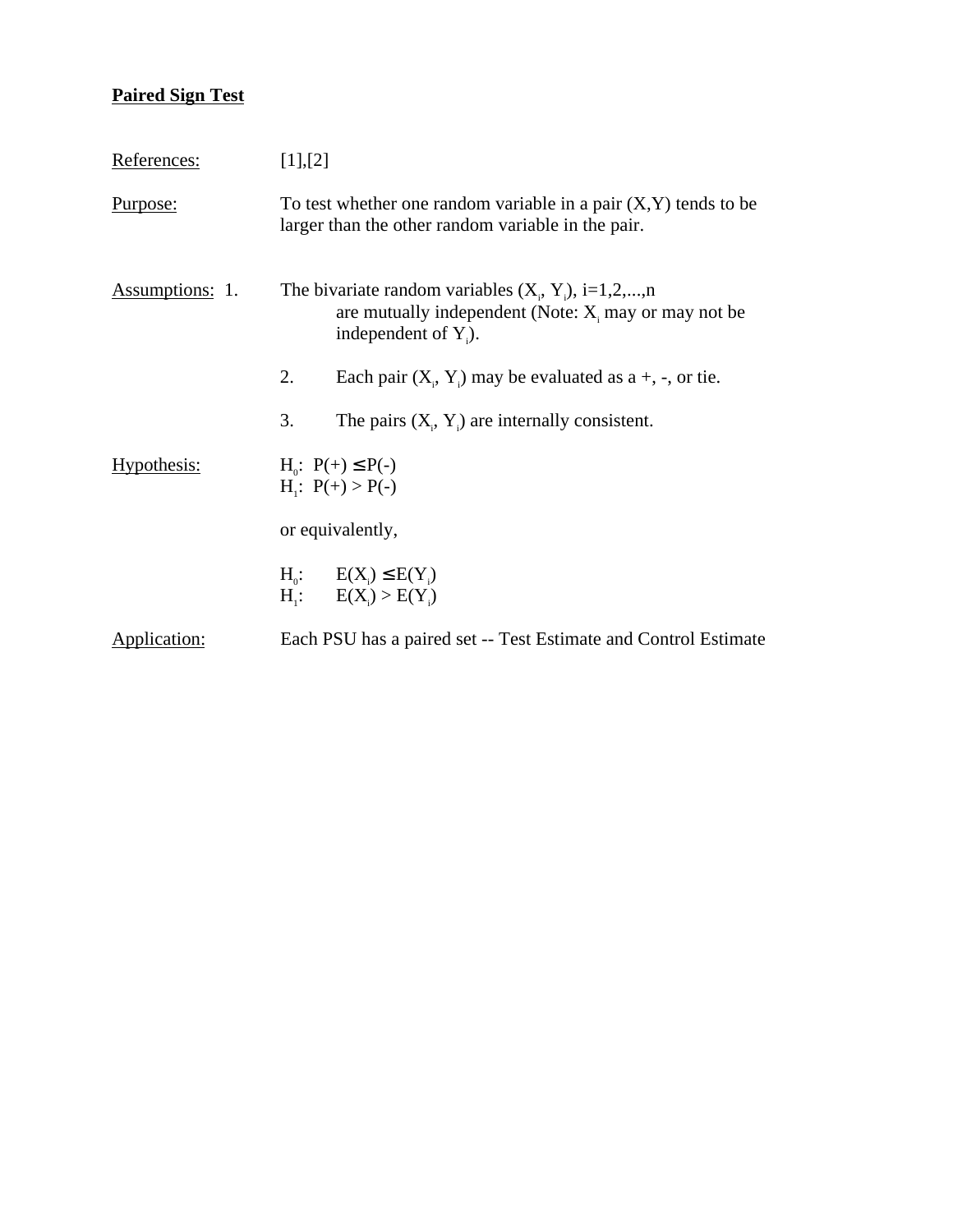## **Wilcoxon Signed Rank**

| References:                                                                                                                                                                | [1],[2]                                                                                  |  |  |
|----------------------------------------------------------------------------------------------------------------------------------------------------------------------------|------------------------------------------------------------------------------------------|--|--|
| Purpose:                                                                                                                                                                   | To see if a "treatment" (such as CATI) results in the same median<br>(uses paired data). |  |  |
| Assumptions: 1.                                                                                                                                                            | The distribution function of the differences of the paired data<br>is symmetric.         |  |  |
|                                                                                                                                                                            | 2.<br>The pairs are mutually independent.                                                |  |  |
|                                                                                                                                                                            | 3.<br>The pairs all have the same median.                                                |  |  |
|                                                                                                                                                                            | 4.<br>(Optional) The $(X_i, Y_i)$ for i=1,2,n constitute a random<br>(bivariate) sample. |  |  |
| Hypothesis:                                                                                                                                                                | If only assumptions 1 through 3 hold, then                                               |  |  |
|                                                                                                                                                                            | Let $d_{50}$ = common median of the paired data differences                              |  |  |
|                                                                                                                                                                            | $H_0$ : $d_{50} \le 0$<br>$H_i$ : $d_{50} > 0$                                           |  |  |
|                                                                                                                                                                            | (i.e., the values of $X$ tend to be smaller than the values of $Y$ )                     |  |  |
|                                                                                                                                                                            | If all four assumptions hold, then the hypothesis is                                     |  |  |
|                                                                                                                                                                            | $H_0$ : $E(X) \le E(Y)$<br>$H_i$ : $E(X) > E(Y)$                                         |  |  |
| Application:<br>Each PSU has a random bivariate sample consisting of a test<br>estimate and a control estimate. Panel differences for each PSU are<br>ranked and analyzed. |                                                                                          |  |  |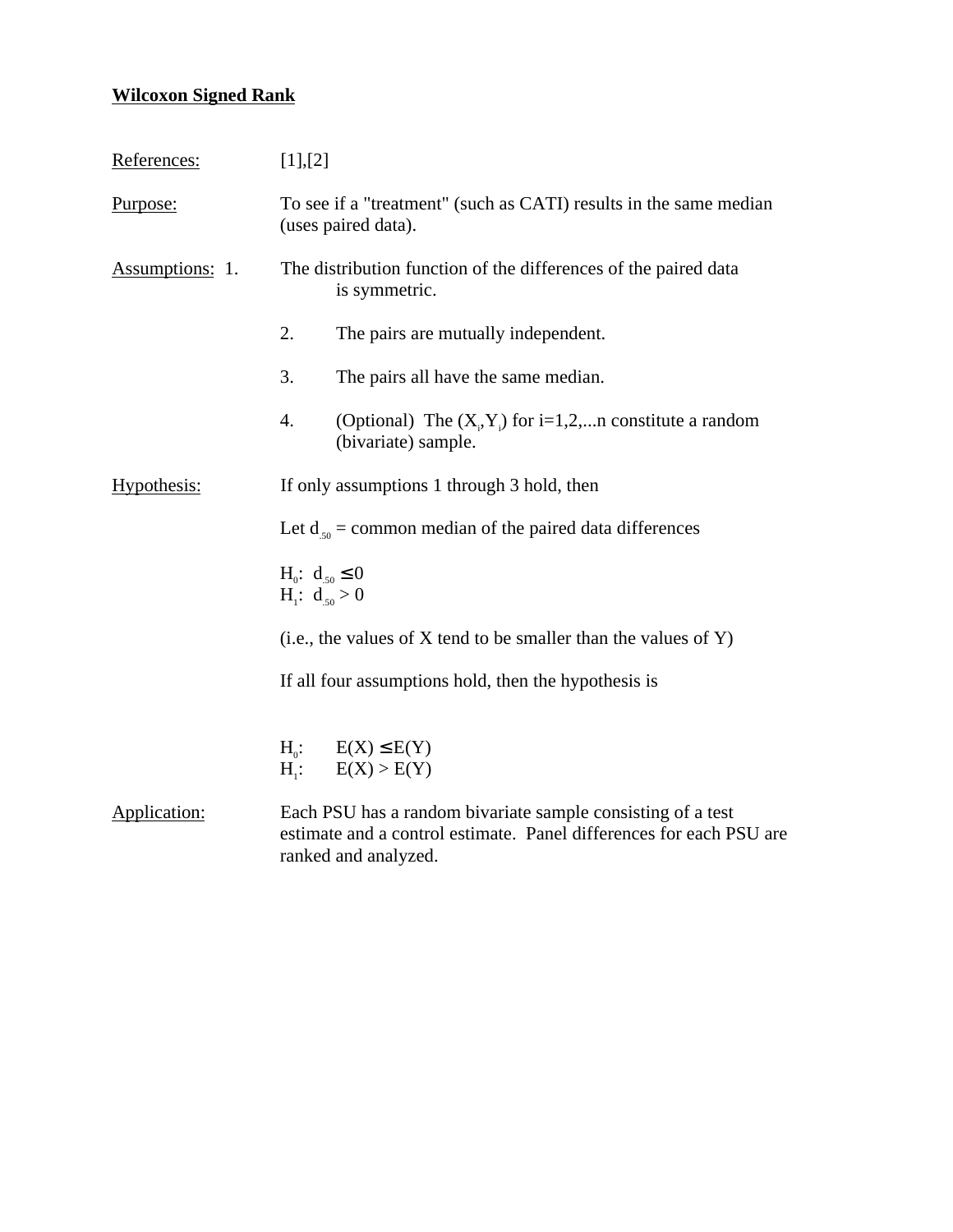## **Quade Test**

| Reference:                                                             | $[1]$                                                                                                                                                                                                                                                                                              |                                                                                                                         |  |
|------------------------------------------------------------------------|----------------------------------------------------------------------------------------------------------------------------------------------------------------------------------------------------------------------------------------------------------------------------------------------------|-------------------------------------------------------------------------------------------------------------------------|--|
| <u>Purpose:</u>                                                        | (Analogous to the parametric Two-Way ANOVA Model) To<br>determine if a "treatment" (such as CATI) has an effect on the response<br>variable, while blocking to alleviate the effect of the diversity of the<br>sample units. This is a mathematical extension of the Wilcoxon Signed<br>Rank Test. |                                                                                                                         |  |
| <b>Assumptions: 1.</b><br>The treatments are independent within block. |                                                                                                                                                                                                                                                                                                    |                                                                                                                         |  |
|                                                                        | 2.                                                                                                                                                                                                                                                                                                 | The observations within block can be ranked.                                                                            |  |
|                                                                        | 3.                                                                                                                                                                                                                                                                                                 | The sample range for each block can be determined, so that<br>the blocks themselves can be ranked.                      |  |
| Hypothesis:                                                            | $H_0$ :                                                                                                                                                                                                                                                                                            | Each ranking of the random variables within a block is<br>equally likely (i.e., the treatments have identical effects). |  |
|                                                                        | $H_i$ :                                                                                                                                                                                                                                                                                            | At least one of the treatments tend to yield larger observed values<br>than at least one other treatment.               |  |
|                                                                        | Applications: Each PSU is a block. The PSU Test and Control Panel estimates<br>are ranked within block, and the range (defined as the absolute value of<br>the difference of the two) is calculated. The PSUs are then ranked based<br>on this range.                                              |                                                                                                                         |  |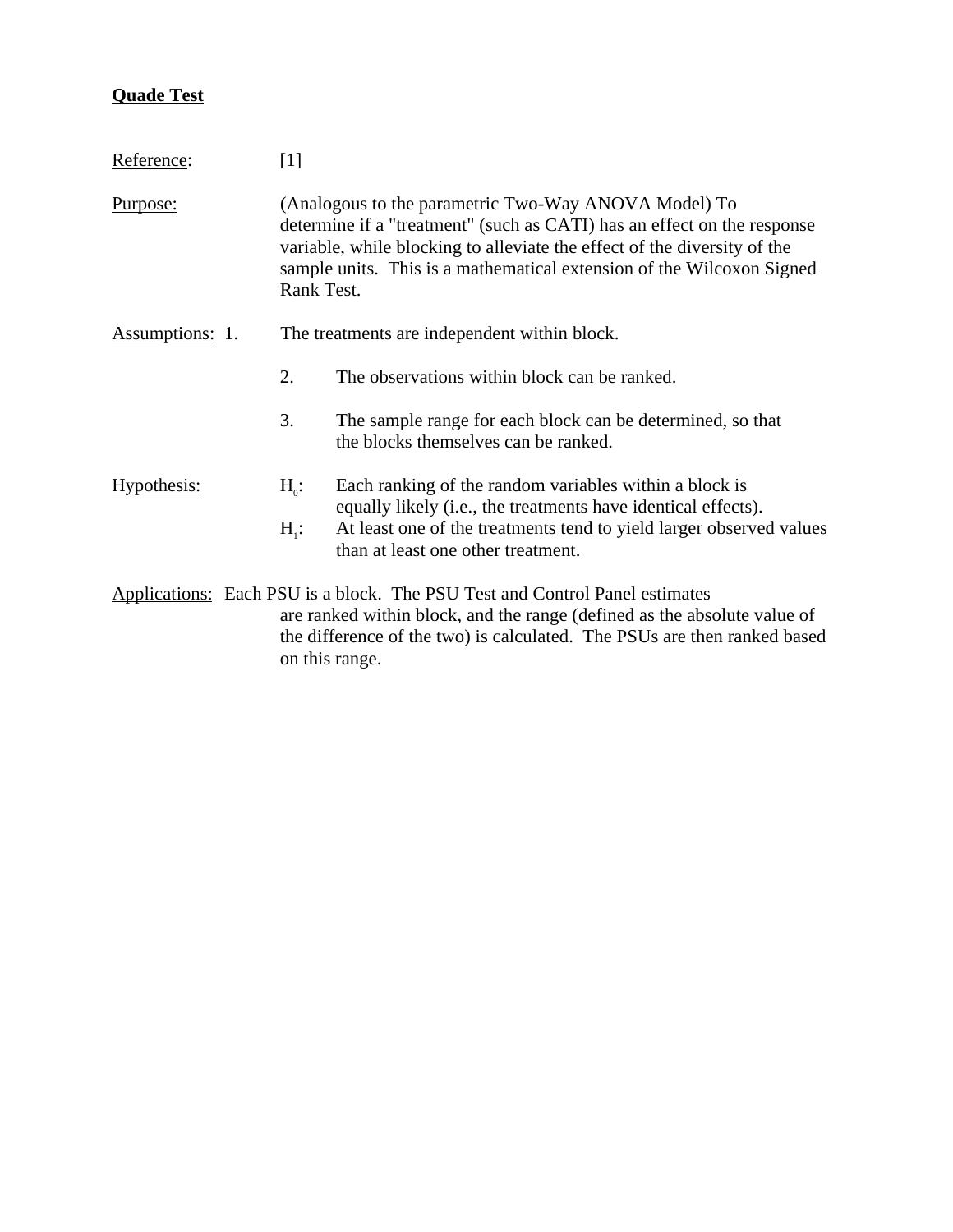**Appendix Two Cumulative Distribution Function Plots**



**Figure One: CDF Plot for Unemployment Rate - CPS CATI Eligible PSUs**



**Figure Two: CDF Plot for Employment/Population - CPS CATI Eligible PSUs**

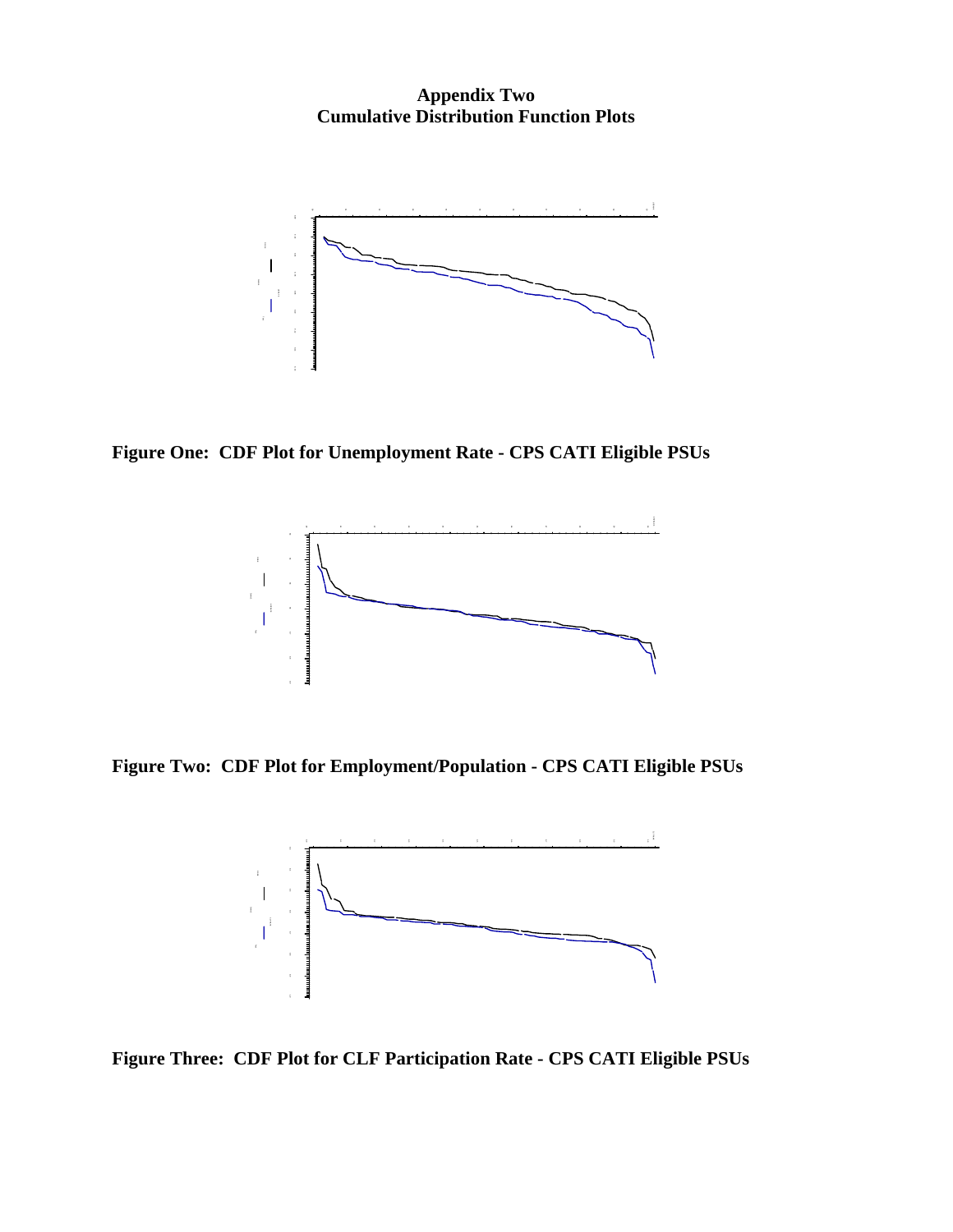Appendix Two



**Figure Four: CDF Plot for Unemployment Rate - Common CATI PSUs**



**Figure Five: CDF Plot for Employment/Population - Common CATI PSUs**

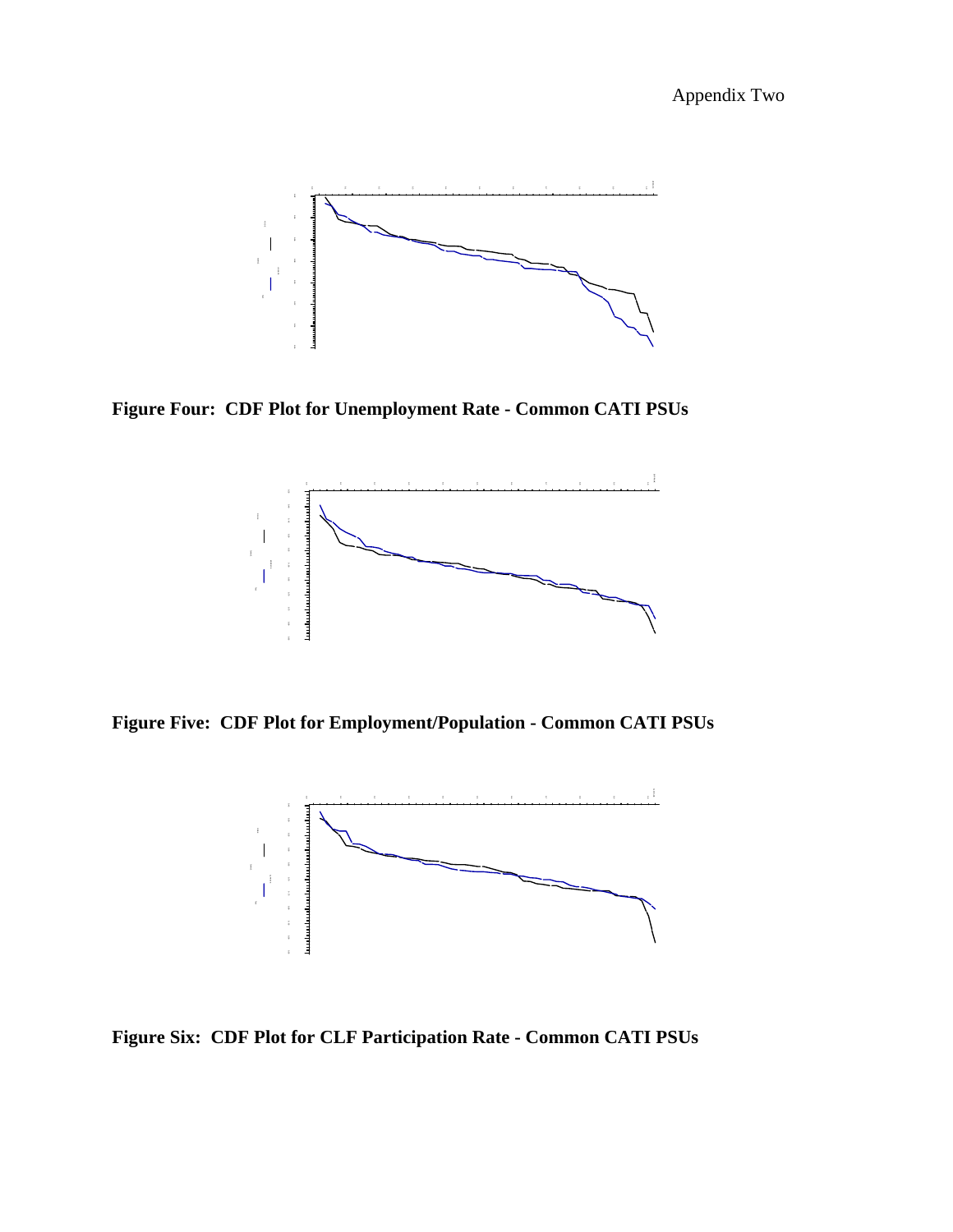## **BRIEF COMPARISON OF CPS AND PS DESIGNS**

## **CPS DESIGN PS DESIGN**

- 1. 90% confidence interval on month to month change in unemployment rate of 0.2 percentage points.
- 2. Requirements for state estimates were:
	- 8% monthly CV or better for 11 largest states.
	- 8% annual CV or better for remaining states.
- 3. Approximately 60,000 occupied housing units monthly.
- 

- 1. PSUs
	- a. Defined as county or group of contiguous counties.
	- b. PSUs correspond to projected 1983 MSAs.
	- c. PSUs do not cross state boundaries.
	- d. 729 sample PSUs; comprised of 1,297 geographic areas.
- 2. 1st-Stage (PSU) Selection
	- a. NSR strata formed within a state.
	- b. Used clustering algorithm to minimize variance; based on economic and labor force variables.
	- c. PSU selection based on 1980 CNP 16+.
	- d. 1 PSU per stratum selected.
- 3. 2nd-Stage of Selection a. EDs ordered within a PSU using

## Reliability and Sample Size Reliability and Sample Size

- 1. 90% confidence interval on month to month change in unemployment rate of 0.4 percentage points.
- 2. No state estimates or national reliability requirements. Design based on a fixed sample size.
- 3. Approximately 12,000 occupied housing units monthly.
- 4. 4-8-4 rotation pattern 4. 4-8-4 rotation pattern.

## Design Design

- 1. PSUs
	- a. Majority have same definitions. Some CPS-level PSUs split up to hold down travel cost.
	- b. PSUs usually correspond to projected 1983 MSAs.
	- c. PSUs cross state lines, but not regional boundary.
	- d. 283 sample PSUs; comprised of 579 geographic areas.
- 2. 1st-Stage (PSU) Selection a. NSR Strata formed within a Census Region.
	- b. Used clustering algorithm to minimize variance; based on demographic variables.
	- c. PSU selection based on projected 1985 Housing units.
	- d. 1 PSU per stratum selected.
- 3. 2nd-Stage of Selection Same procedure as for CPS.